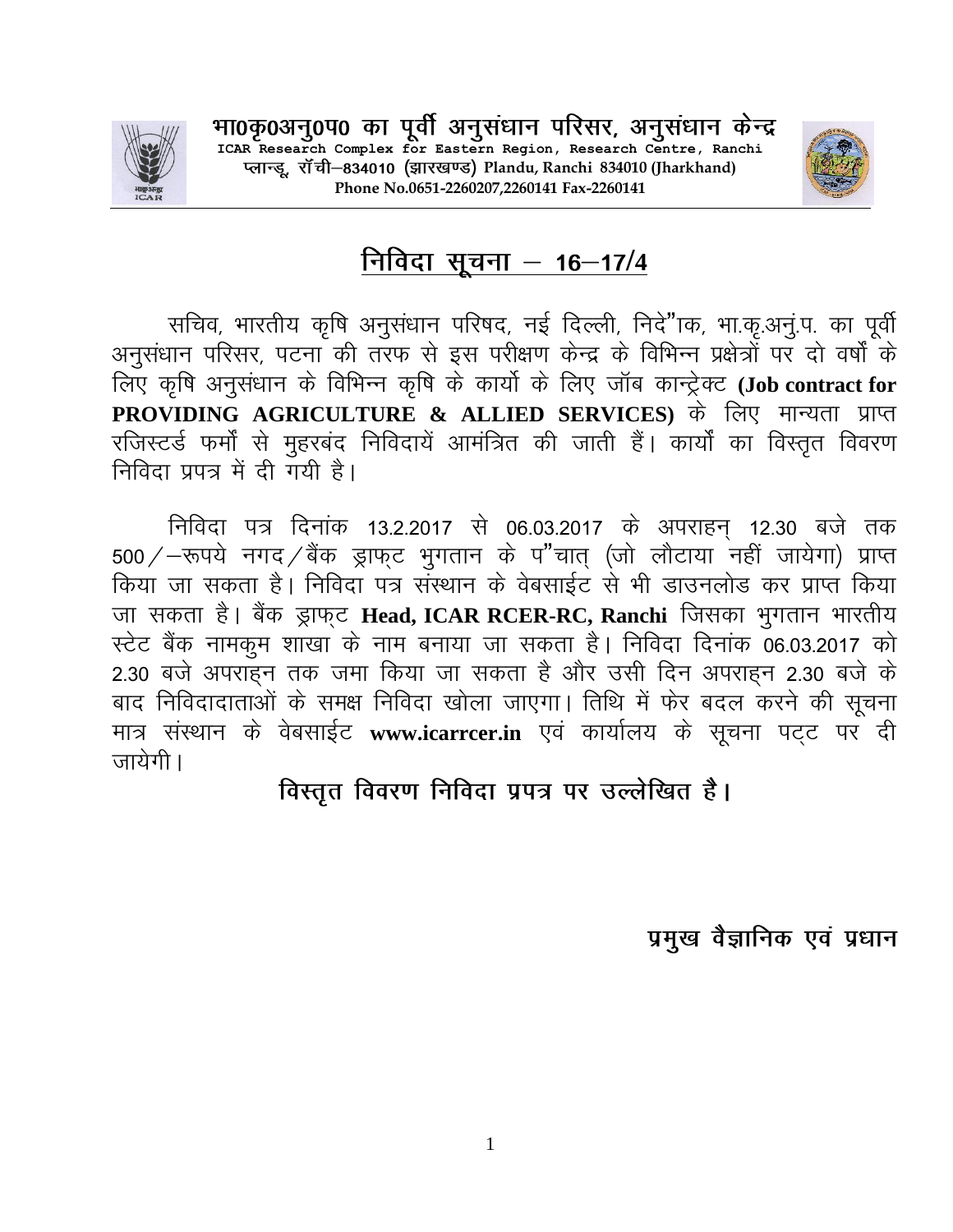# **ICAR RESEARCH COMPLEX FOR EASTERN REGION RESEARCH CENTRE, RANCHI (INDIAN COUNCIL OF AGRICULTURAL RESEARCH) PLANDU, TATA ROAD, RANCHI-834010 (JHARKHAND)**

## **INVITATION TO TENDER AND INSTRUCTIONS CONTAINING TERMS AND CONDITIONS GOVERNING THE JOB CONTRACT FOR PROVIDING AGRICULTURE & ALLIED SERVICES**

- **A) Cost of Tender Form Rs 500/ only**
- **B) Last date of receipt of sealed Tender in Office is 06.03.2017 upto 12.30 pm through registered post OR sealed tenders may be dropped in the quotation box available in the Administrative Office building within the due date.**
- **C) Date of opening of tender 06.03.2017 time 2.30 pm Venue : ICAR RCER, RC, PLANDU, NAMKUM, RANCHI-10**

## **INVITATION OF TENDER FOR JOB CONTRACT FOR PROVIDING AGRICULTURE & ALLIED SERVICES AT RESEARCH CENTRE, RANCHI**

**From :**

**Director/Head ICAR Research Complex for Eastern Region Research Centre, Plandu, Ranchi – 834010 Jharkhand**

**\_\_\_\_\_\_\_\_\_\_\_\_\_\_\_\_\_\_\_\_\_\_\_\_\_\_\_\_\_\_\_\_\_\_\_\_\_\_\_\_**

**\_\_\_\_\_\_\_\_\_\_\_\_\_\_\_\_\_\_\_\_\_\_\_\_\_\_\_\_\_\_\_\_\_\_\_\_\_\_\_\_**

**\_\_\_\_\_\_\_\_\_\_\_\_\_\_\_\_\_\_\_\_\_\_\_\_\_\_\_\_\_\_\_\_\_\_\_\_\_\_\_\_**

**To**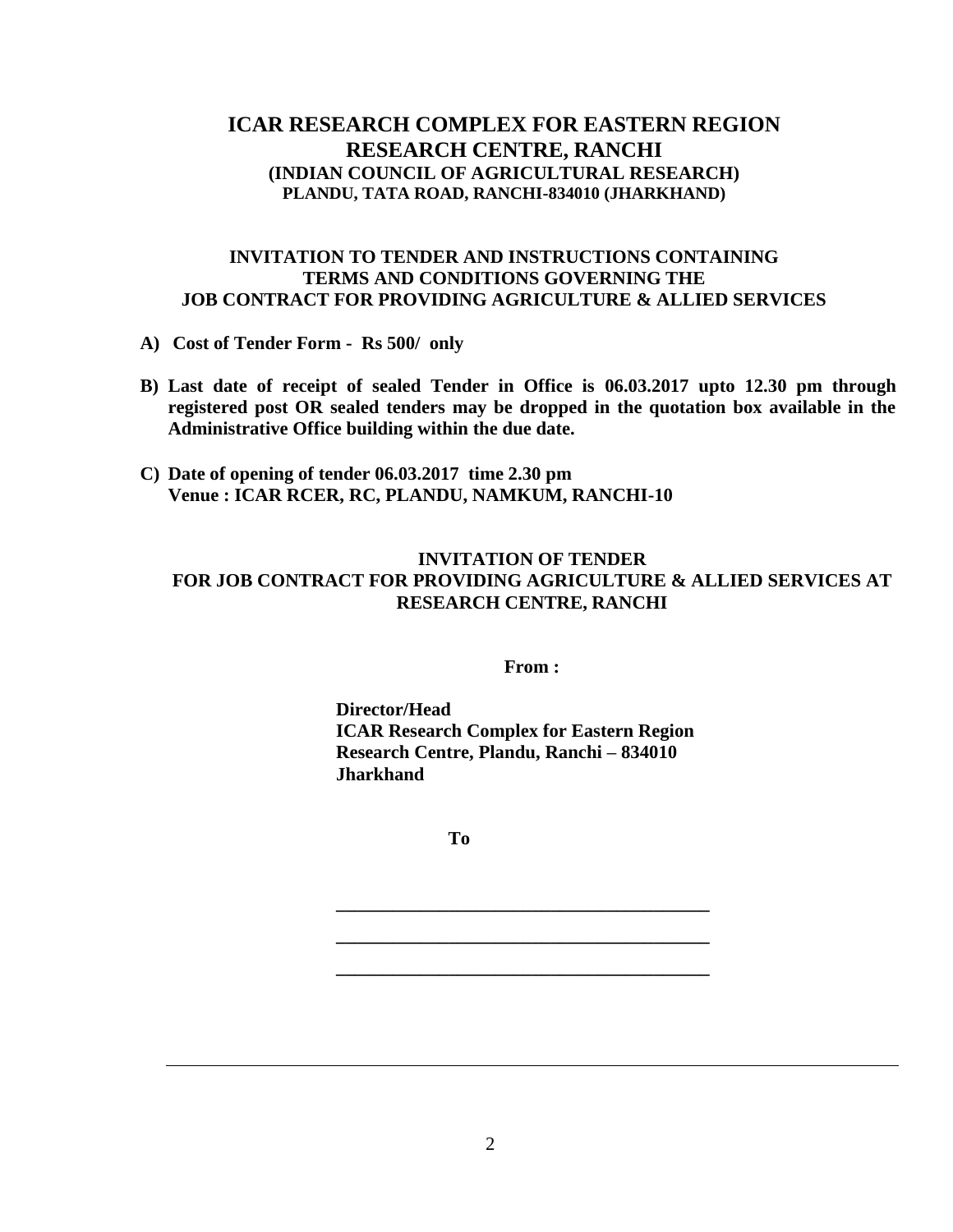Dear Sir (s).

- 1. Sealed Tenders are hereby invited on behalf of **the Director, ICAR RCER, Research Centre, Plandu, Ranchi** for award of **Two years Job Contract For Providing Agriculture & Allied Services**. The terms and conditions which will govern the contract made are those contained in the General conditions of contract applicable to the contracts placed by the ICAR and by the Research Institutes of the Council and the special terms and conditions detailed in the tender forms and its schedules. Please submit your rates in the tender form if you are in a position to furnish the requisite services in accordance with the requirements stated in the attached schedules (Annexure  $-$ I Page no. 7 to 13; Annexure – II Page no. 14; Annexure – III Page no. 15 to 18).
- 2. There will be two bid system. The technical bid will be opened on **06.03.2017 at 2.30 pm** in presence of the bidder or his authorized representatives and financial bid of only technically responsible offers will be opend later on which will be informed to concerned firm on phone/e-mail.
- 3. An **earnest money amounting to Rs 1,00,000/ (Rupees one lakh only)** must be deposited in the form of demand draft payable in favour of "**HEAD, ICAR-RCER-RC, Ranchi", payable at SBI, Namkum, Ranchi (code no. 9011)**. The particulars of the earnest money deposited must also be superscribed on the top of the envelope by indicating the "**draft/receipt number and date, failing which the tender will not be opened. The tender will not be considered if earnest money is not deposited with the tender**."
- 4. Interested eligible bidders may obtain further information from the office of Assistant Administrative Officer, ICAR RCER, RC, Plandu, Ranchi, as **Pre-Bid Meeting** and inspect the tender documents in the office **on 24.02.2017** at **11.30 A.M.**
- 5. The tenderer is being permitted to give tender in consideration of the stipulations on his part that after submitting his tender, he will not rescind from his offer or modify the terms and conditions thereof. If the tenderer fails to observe and comply with the foregoing stipulation, the Institute will forfeit the aforesaid amount of EMD. In the event of the offer made by the tenderer not being accepted, the amount of earnest money deposited by the tenderer will be refunded to him after he has applied for the same.
- 6. The Schedules of the tender form should be returned intact and pages should not be detached. In the event of the space provided on the schedule form being insufficient for the required purpose, additional pages may be added. Each additional page must be numbered consecutively and be signed in full by the tenderer. In such cases reference to the additional pages must be made in the tender form. If any modification of the schedule is considered necessary it should be communicated by means of a separate letter along with the tender. Overwriting/erasing in rates to be quoted by the tenderer will not be allowed; otherwise the tender may be rejected.
- 7. The tender is liable to be ignored if complete information as required is not given therein or if the particulars asked for in the schedules to the tender are not fully filled in. Individual signing the tender or other documents connected with the contract may specify whether he signs it in the capacity of (i) a sole proprietor of the firm or constituted attorney of such sole proprietor, or (ii) a partner of the firm if it be partnership in which case he must have authority to refer to arbitration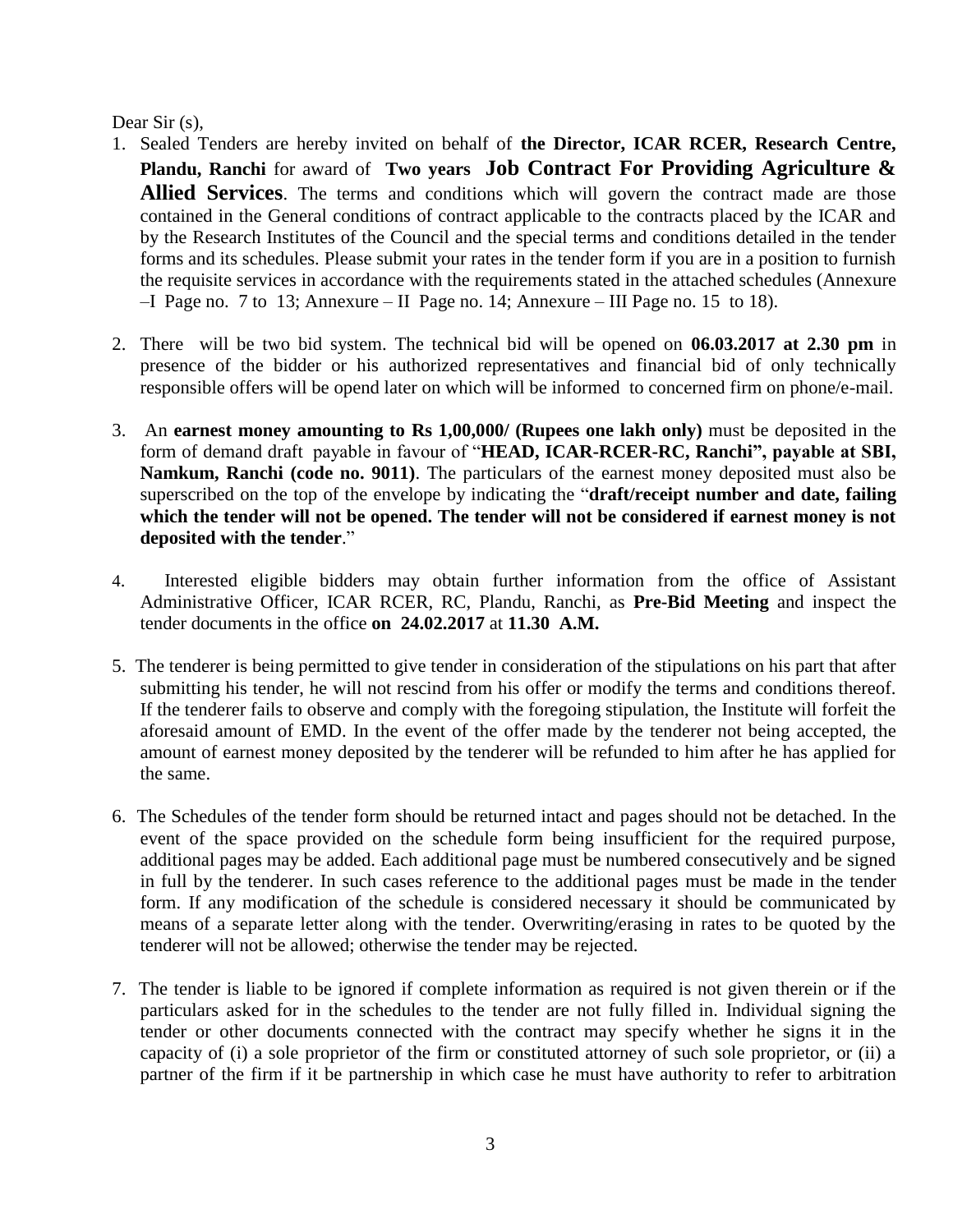dispute concerning the business of the partnership whether by virtue of the partnership agreement or power of attorney or (iii) constituted attorney of the firm if it is a company.

- 8. If tenderer does not accept, after issue of letter of award by the Institute within 15 days, the offer made shall be withdrawn & earnest money will be forfeited.
- 9. In case of partnership firms, where no authority to refer disputes concerning the business of the partnership has been conferred on any partner, the tender and all other related documents must be signed by every partner of the firm. A person signing the tender form or any other documents forming part of the contract on behalf of another shall be deemed to warranty that he has authority to bind such other and if, on enquiry it appears that the persons so signing had no authority to do so, the Institute shall without prejudice to other civil and criminal remedies cancel the contract and hold the signatory liable for all costs and damages. **Each page of the tender and the schedules to the tender and annexure, if any, should be signed by the tenderer.**
- 10. The original copy of the tender is to be enclosed in double cover. The inner cover should be sealed. The outer cover should be superscribed "**Job Contract for providing Agriculture & Allied Services (Technical Bid)" at Principal Scientist & Head, ICAR RCER, RC, Plandu, Namkum, Ranchi,** with address of this office shall place two envelopes clearly marked containing "**Technical bid and Financial bid**" separately in main envelope. Only those firms will be considered for financial bid who will qualify in the Technical bid. Right is reserved to reject outstation tenders. The duly filled in tender should reach the chamber of Asstt. Admn. Officer at this Centre on or before **06.03.2017**
- 11. The rates quoted by each firm for job/service contract in tender be given both in words and figures failing which the same is liable to be rejected.
- 12. The Institute does not pledge itself to accept the lowest or any other tender and also reserves to itself the right of accepting the tender in whole or in part of the tender. You are however at liberty to tender for the whole or any portion or to state in the tender that the rates quoted shall apply only if the tender is considered fully. Other conditional tenders will not be accepted.
- 13. **An amount of Rs 2.50 lakh (Rupees two lakh fiftythousand only) as a security deposit in the**  form of Bank Guarantee for the contract is to be deposited by the Selected Agency/Successful tenderer only after receiving a communication form the Institute. In the event of non-deposition of the same, the earnest money will be forfeited.
- 14. No interest on security deposit and earnest money deposit shall be paid by the Institute to the tenderer.
- 15. Sales Tax or any other tax on material in respect of this contract shall be payable by contractor and ICAR RCER, RC, Ranchi, will not entertain any claim whatsoever in this respect. However, the service taxes or any other tax which is as per the rules of the Govt. shall be deducted at source from monthly bills of the successful tenderer, as per rule.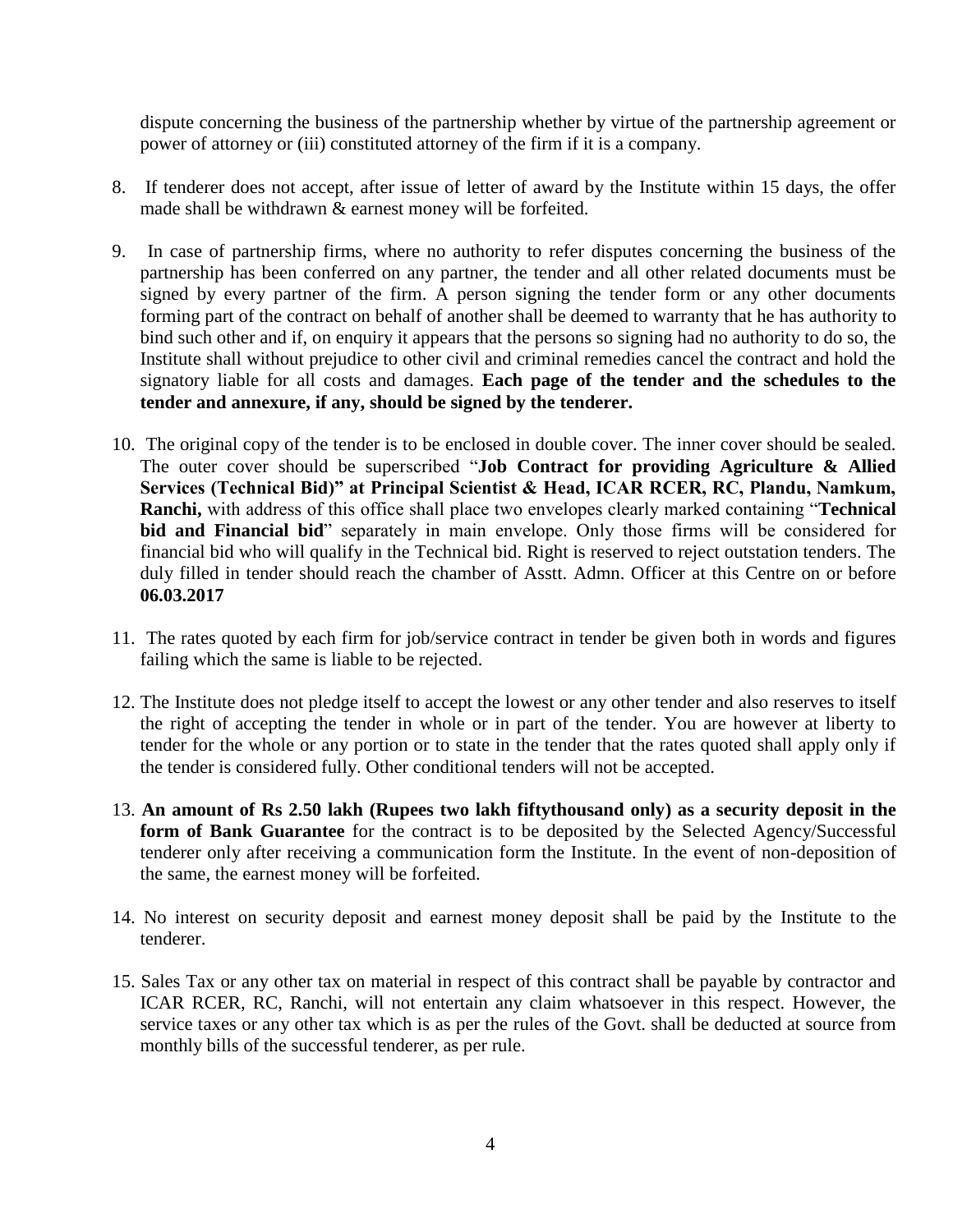- 16. Director/Head, ICAR RCER, RC, Ranchi reserves the right to reduce or terminate the period of contract or to extend its duration in the interest of the Institute, for any justifiable reasons, with one month advance notice being served on either end.
- 17. Decision of Director/Head, ICAR RCER, RC, Ranchi will be final for any aspect of the contract and binding to all parties. Disputes arising, if any on the contract will be settled at his/her level and will not be referred to arbitration.
- 18. Acceptance by the Institute will be communicated by FAX/Speed Post/Registered letter or any other form of communication. Formal letter of acceptance and work order of the tender will be forwarded as soon as possible, but the earlier instructions in the FAX/Speed Post/Registered letter etc. should be acted upon immediately.
- 19. The following documents must be invariably enclosed along with the duly filled in tender as per the terms & conditions of the technical bid/tender document:-
	- (i) The contractor/agency must have a registration with the Contract Labour (Regulation and Abolition) Act, 1970. The contractor shall obtain the labour license under the Act.
	- (ii) Employee EPF and Service tax registration certificate.
	- (iii) Employee ESI registration certificate.
	- (iv) Document showing minimum turn over of Rs 25.00 lakhs in last financial year as evident from balance sheet duly certified by chartered accountant.
	- (v) Two years of providing similar nature of services in Central Govt. Establishments/Autonomous bodies of Govt. of India/ Corporation of Govt. of India/Reputed Public or Private Organizations as evident from certificate of satisfactory service from competent authority from the place of service provided.
	- (vi) List of staff/supervisors registered under ESI  $&$  EPF separately. A Minimum of 50 nos. (Staff/Supervisors) are required with their ESI & EPF number with uptodate contributions.
	- (vii) The copy of registration of firm as sole proprietor/Company must be attached with bid.
	- (viii) Copy of PAN and ITR for the last financial year.
- 20. Successful Tenderer will have to enter into a detailed contract agreement with ICAR on non-judicial stamp paper of Rs 100.00 (Rupees One hundred only) for each work. Only those firms will be considered for financial bid who will qualify in the technical bid. **The technical bids and financial bids are required to be submitted in separate envelopes, and sealed and put in a main envelope.**
- 21. The format of financial bid is attached as Annexures  $-$  I, II & III. The rates must be quoted in this format.
- 22. The draft specimen copy of agreement is attached as Annexure V.
- 23. General Information and Terms & Conditions of contract is attached as Annexure IV.

Yours faithfully,

I/c Asstt. Admn. Officer For and on behalf of the Director/Head (ICAR RCER-RC, PLANDU, NAMKUM, RANCHI)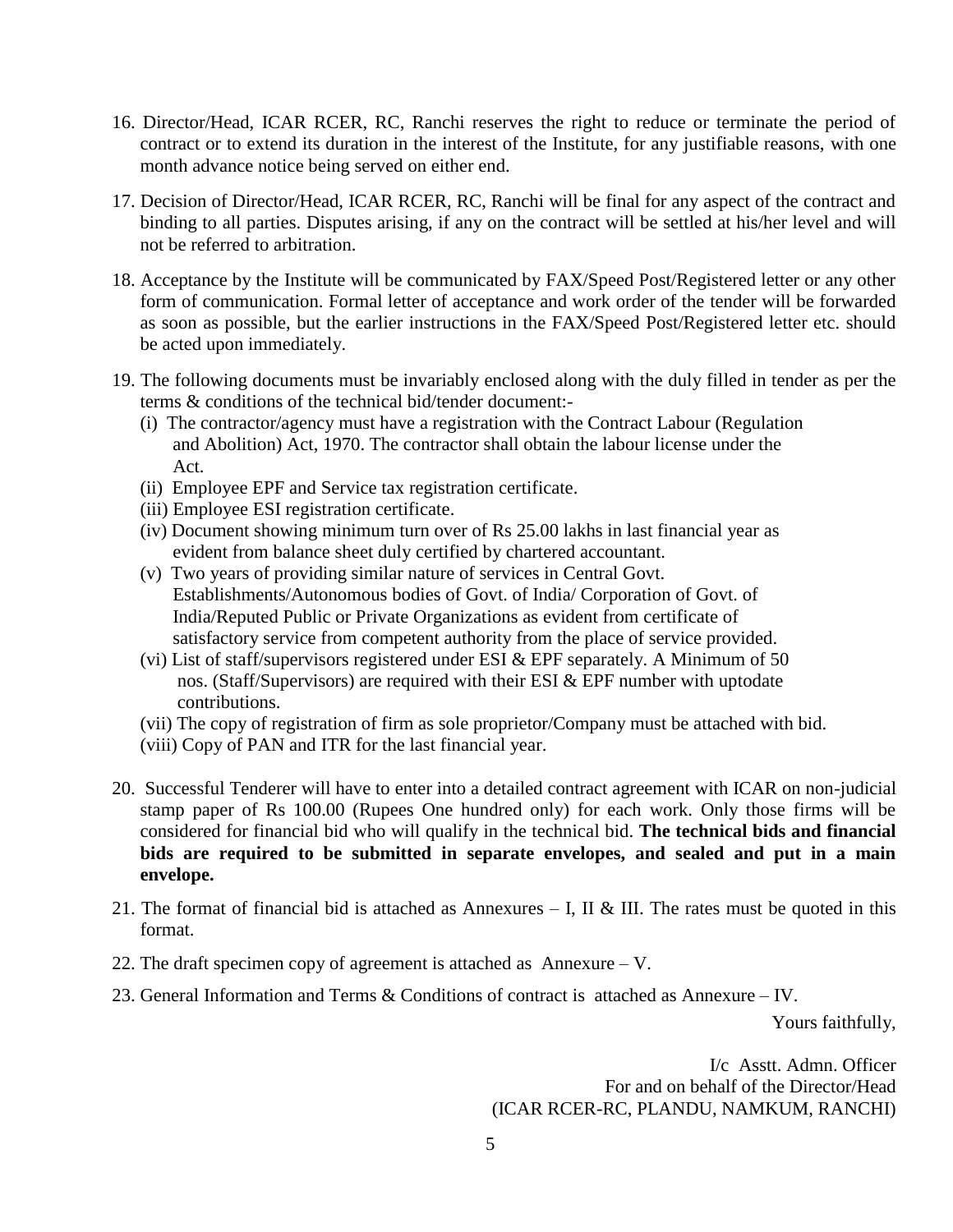# **TENDER FOR AWARD OF ANNUAL CONTRACT FOR JOB CONTRACT FOR PROVIDING AGRICULTURE & ALLIED SERVICES AT ICAR RCER, RC, PLANDU, RANCHI – 834010, JHARRKHAND**

From

To The Head ICAR RCER, Research Centre, Plandu, Post - Rajaulatu, Ranchi – 834010 (Jharkhand)

**\_\_\_\_\_\_\_\_\_\_\_\_\_\_\_\_\_\_\_\_\_\_\_\_\_\_\_\_\_\_\_\_\_\_\_\_\_\_\_\_\_\_\_\_\_\_\_\_\_\_\_\_ \_\_\_\_\_\_\_\_\_\_\_\_\_\_\_\_\_\_\_\_\_\_\_\_\_\_\_\_\_\_\_\_\_\_\_\_\_\_\_\_\_\_\_\_\_\_\_\_\_\_\_\_ \_\_\_\_\_\_\_\_\_\_\_\_\_\_\_\_\_\_\_\_\_\_\_\_\_\_\_\_\_\_\_\_\_\_\_\_\_\_\_\_\_\_\_\_\_\_\_\_\_\_\_\_**

I/We have read all the particulars regarding the general information and other terms and conditions of the contract for **Job Contract for providing Agriculture & Allied Services at ICAR RCER, RC, Plandu, Ranchi** and agree to provide the services as \detailed in the schedule herein or to such portion.

Signature of the tenderer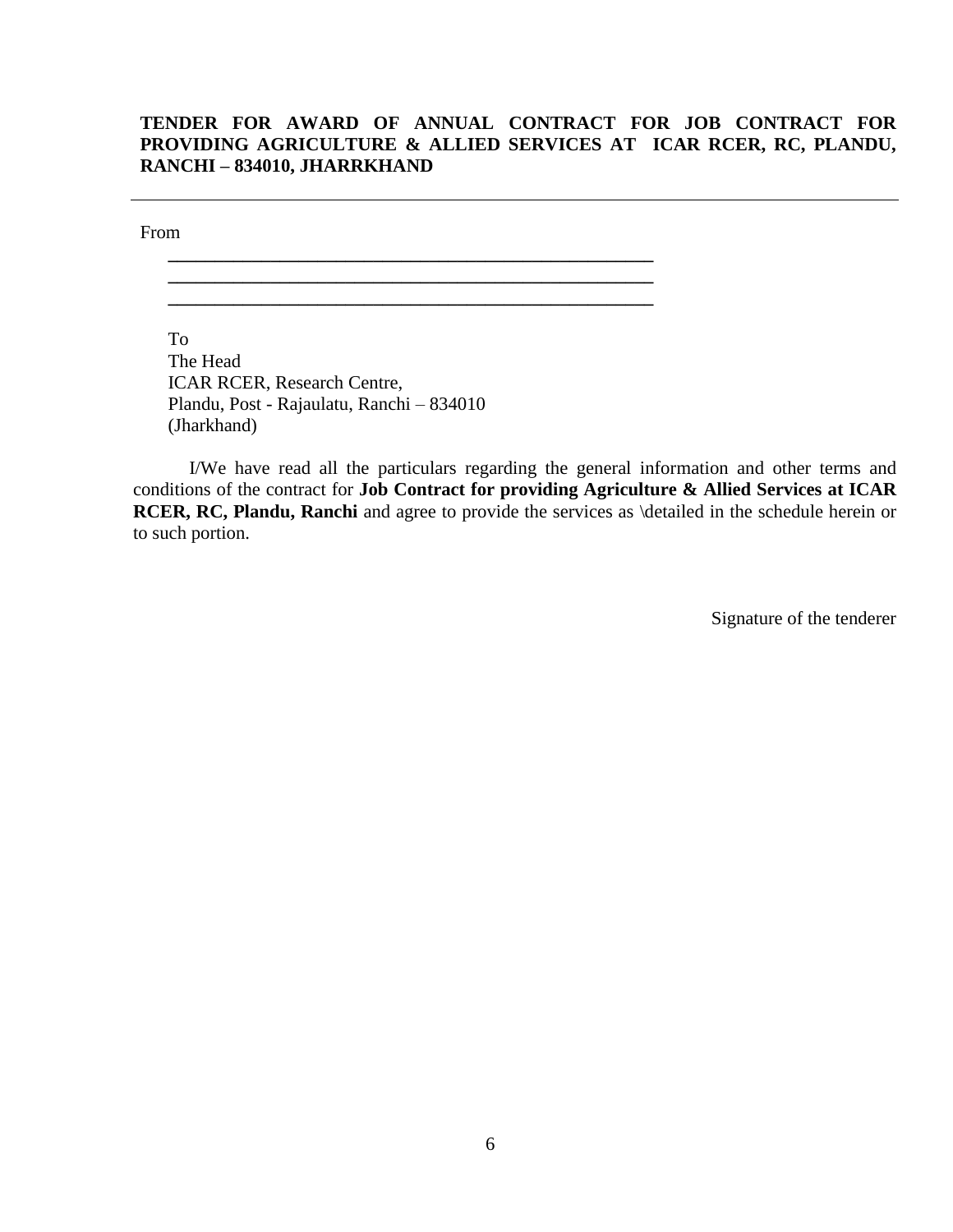# **FINANCIAL BID**

(This financial bid to be enclosed in a separate envelop with seal)<br>  $f$  Tender : 12.30 pm on 06.03.2017

Last date for receipt of Tender

Date of opening of Financial Bid : As per the intimation.

**To**

# **Director, ICAR Research Complex for Eastern Region, ICAR Parisar, P.O. Bihar Veterinary College, Patna – 800 014.**

Sir,

I/We wish to submit our Tenders for **Job Contract For Providing Agriculture & Allied Services at ICAR-RCER, RC, Plandu, Ranchi** on the following rates:-

**Annexure - I**

# दर का विवरण

विभिन्न कार्यों के लिए निविदा दर का विवरण (1) Farm I, Plandu

| क्रम                       | कार्य का विवरण                                                                                     | ईकाई                           | *सांकेतिक दर   | दर           |
|----------------------------|----------------------------------------------------------------------------------------------------|--------------------------------|----------------|--------------|
| सं०                        |                                                                                                    |                                | (रूपयों में)   | (रूपयों में) |
| $\mathbf{1}$               | $\overline{2}$                                                                                     | 3                              | $\overline{4}$ | 5            |
| क                          | सब्जी/अनाज/दलहन/तिलहन फसल म कार्य                                                                  |                                |                |              |
| 1.                         | क्यारी बनाना एवं क्यारी को समतल करना (2.5 x 2.5मी0 <sup>2</sup> )                                  | प्रति हेक्टेयर                 | 11500.00       |              |
| 2.                         | खाद (गोबर / खल्ली / केंचुआ) एवं उर्वरकों का प्रयोग तथा<br>क्यारी में मिलाना                        | प्रति हेक्टेयर                 | 9150.00        |              |
| 3.                         | रीज फारो (Ridge furrow) की तैयारी                                                                  | प्रति हेक्टेयर                 |                |              |
| (i)                        | 60 सें0मी0 की दूरी पर                                                                              | प्रति हेक्टेयर                 | 2850.00        |              |
| $\overline{(\mathrm{ii})}$ | 50 सें0मी0 की दूरी पर                                                                              | प्रति हेक्टेयर                 | 2850.00        |              |
| (iii)                      | 45 सें0मी0 की दूरी पर                                                                              | प्रति हेक्टेयर                 | 4300.00        |              |
| (iv)                       | 30 सें0मी0 की दूरी पर                                                                              | प्रति हेक्टेयर                 | 4300.00        |              |
| 4.                         | पौधों की रोपाई (बैंगन / टमाटर / फूलगोभी / मिर्च) आदि                                               | प्रति हेक्टेयर                 | 5700.00        |              |
| 5.                         | बीज की बुआई (मटर / बीन्स / भिण्डी / लोबिया) आदि                                                    | प्रति हेक्टेयर                 | 5700.00        |              |
| 6.                         | लत्तरदार सब्जी की बीज बोआई<br>(खीरा / झींगी / लौकी आदि)                                            | प्रति हेक्टेयर                 | 4300.00        |              |
| 7.                         | निकाई (खुरपी के द्वारा) (मटर / बीन्स / भिण्डी / लोबिया /<br>भिण्डी / बैंगन / टमाटर / फूलगोभी आदि ) | प्रति बार<br>प्रति हेक्टेयर    | 11500.00       |              |
| 8.                         | निकाई (खुरपी के द्वारा) लत्तरदार सब्जी फसलों                                                       | प्रति हेक्टेयर<br>प्रति बार    | 5700.00        |              |
| 9.                         | गुड़ाई कार्य (कुदाल के द्वारा) सब्जी फसलों का                                                      | प्रति हेक्टेयर<br>प्रति बार    | 5700.00        |              |
| 10.                        | सिंचाई कार्य सब्जी फसलों में                                                                       | प्रति हेक्टेयर<br>प्रति बार    | 2850.00        |              |
| 11.                        | दवा छिड़काव सब्जी फसलों का                                                                         | प्रति हेक्टेयर<br>प्रति बार    | 1500.00        |              |
| 12.                        | पौधों में सहारा लगाना (बॉस काटना, खुँटी बनाना एवं लगाना)                                           | प्रति हजार                     | 2850.00        |              |
| 13.                        | फल की तुड़ाई (मटर / बीन्स) सब्जी हेतु                                                              | प्रति हेक्टेयर<br>आव"यकतानुसार | 5700.00        |              |
| 14.                        | सब्जियों की तुड़ाई<br>(भिण्डी / बैंगन / टमाटर / परवल / खीरा)                                       | प्रति हेक्टेयर<br>आव"यकतानुसार | 3500.00        |              |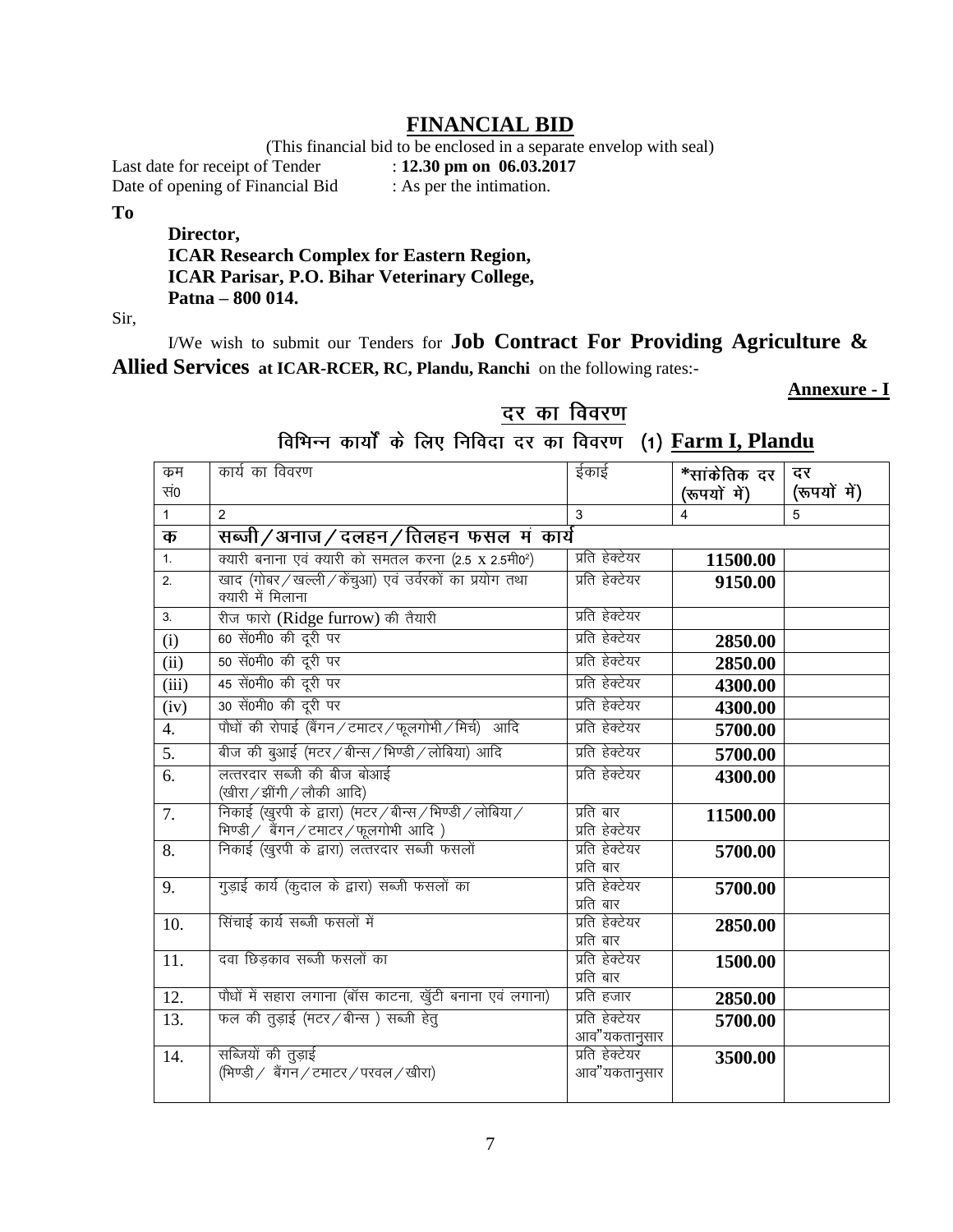| 15. | परिपक्व फलियों की तुड़ाई / कटाई<br>(फ्रेंचबीन / मटर / लोबिया / भिण्डी)                                              | प्रति हेक्टेयर         | 5700.00  |  |
|-----|---------------------------------------------------------------------------------------------------------------------|------------------------|----------|--|
| 16. | परिपक्व फलों की तुड़ एवं ढ्लाई                                                                                      | प्रति हेक्टेयर         | 5700.00  |  |
|     | (बैंगन / टमाटर / खीरा / तरबुज / लौंकी / झिंगी / करैला  आदि)                                                         |                        |          |  |
| 17. | प्याज के परिपक्व छत्रकों (अम्बेल) की कटाई, बीज निकालना,                                                             | प्रति हेक्टेयर         | 11500.00 |  |
|     | बीजों की सफाई एवं छटाई                                                                                              |                        |          |  |
| 18. | बीजों की सफाई एवं अनउपयोगी बीजों की छॅटनी<br>(फ्रेंचबीन / मटर / लोबिया / भिण्डी / मूली / तरबुज / उड़द  आदि)         | प्रति किलो ग्राम<br>दर | 5.00     |  |
| 19. | बीज निकालने एवं सुखाने का कार्य                                                                                     | प्रति                  | 1200.00  |  |
|     | (बैंगन / टमाटर / खीरा / तरबुज / लौंकी / झिंगी / करैला आदि)                                                          | क्विंटल / परिपक        |          |  |
|     |                                                                                                                     | व फल                   |          |  |
| 20. | खाली प्लाटों की सफाई (तलवार / कुदाल के द्वारा)                                                                      | प्रति हेक्टेयर         | 5700.00  |  |
|     |                                                                                                                     | प्रति बार              |          |  |
| 21. | कंदवाली सब्जी फसलों की खुदाई, सफाई                                                                                  | प्रति हेक्टेयर         | 5700.00  |  |
| 22. | गढ्ढ़ों की खुदाई (2' x 2' x 2')                                                                                     | प्रति गढ्ढ़ा           | 22.00    |  |
| 23. | गढ्ढ़ों की खुदाई (3' x 3' x 3')                                                                                     | प्रति गढ्ढ़ा           | 34.00    |  |
| 24. | क्"ाल व्यक्ति द्वारा अच्छी किस्म के म"ारूम बीज की तैयारी<br>200 ग्रा. प्रति सफल (अनकन्टामिनेटेड) बैग बनाने का कार्य | प्रति हजार             | 14000.00 |  |
| 25  | पौधे (लतीदार सब्जी) में सहारा देना (सुतली बॉधना) line to                                                            | प्रति हेक्टेयर         | 15000.00 |  |
|     | line $1.0 \text{ m}$ height-2.0 meter                                                                               | प्रति बार              |          |  |
| 26  | (i) प्रो ट्रे बीज बुआई कार्य, मिक्चर बनाना, ट्रे भरना,                                                              | प्रति हजार( ट्रे)      | 6000.00  |  |
|     | बीज बुआई कार्य,                                                                                                     |                        |          |  |
| 27  | (ii) प्रो ट्रे बिचड़ा का देखभाल (निकाई सिचाई, दवा का                                                                | प्रति हजार( ट्रे)      | 7500.00  |  |
|     | प्रयोग) 25 दिनों तक                                                                                                 |                        |          |  |
| 28  | बेड की तैयारी (drip irrigation) line to line 1.0 m                                                                  | प्रति हेक्टेयर         | 2400.00  |  |
|     | बेड की लंबाई-50.0 मी, बेड की चौड़ाइ, 60-80 सें.मी.<br>बेड की उँचाई-25-30 सें. मी.(बेड की संख्या 200 नं0)/हे0        |                        |          |  |
| 29  | खाद (गोबर, खल्ली,केचुआ) एवं उर्वरको का प्रयोग तथा बेड                                                               | प्रति हेक्टेयर         | 11900.00 |  |
|     | में मिलाने का कार्य                                                                                                 |                        |          |  |
| 30  | संकर बीज बनाने का कार्य (बैगन,टमाटर)                                                                                |                        | 1500.00  |  |
|     | (i) Emasculation (नर भाग हटाने का कार्य)                                                                            | प्रति हजार(फूल)        |          |  |
|     | $(ii)$ परागण                                                                                                        |                        |          |  |
|     | (iii) लेवल बॉधने का कार्य                                                                                           |                        |          |  |
| 31  | पौलीथीन बैग (15 x 10 से.मी.) में मिटटी, खाद भरने का                                                                 | प्रति हजार             | 1500.00  |  |
| 32  | कार्य एव परवल का कटींग लगाने का कार्य<br>पौलीथीन बैग में तैयार परवल के पौधे का देखभाल                               | प्रति हजार/माह         |          |  |
|     | (सिचाई,निकाई)                                                                                                       |                        | 8900.00  |  |
| 33  | पौलीहाउस में सब्जी फसलों की खेती (560 m <sup>2</sup> ) बेड की                                                       | प्रति माह              | 8900.00  |  |
|     | तैयारी, खाद एवं उर्वरक का                                                                                           |                        |          |  |
|     | प्रयोग / निकाई / गुड.ाई / सिचाई पौध का सहारा / कटाई                                                                 |                        |          |  |
| 34  | छटाई / फलों की तुड़ ाई इत्यादि।                                                                                     | प्रति 100 मी0          | 590.00   |  |
| 35  | Plastic mulching का कार्य                                                                                           | प्रति हेक्टेयर         |          |  |
|     | क्यारी बनाना एवं क्यारी को समतल करना (3.0 x 3.0 मी0 <sup>2</sup> )                                                  |                        | 11900.00 |  |
| 36  | क्यारी बनाना एवं क्यारी को समतल करना (4.0 x 4.0 मी0 <sup>2</sup> )                                                  | प्रति हेक्टेयर         | 10700.00 |  |
| 37  | क्यारी बनाना एवं क्यारी को समतल करना (3.0 x 1.5 मी0 <sup>2</sup> )                                                  | प्रति हेक्टेयर         | 14200.00 |  |
| 38  | मवे"ी के रख रखाव एवं उससे संबंधित कार्य                                                                             | प्रति                  | 3500.00  |  |
|     |                                                                                                                     | मवे"ी / माह            |          |  |
| 39  | विभिन्न प्रकार के composting एवं केंचुआ खाद तैयार करने                                                              | प्रति टन               | 1190.00  |  |
|     | का कार्य                                                                                                            |                        |          |  |
| 40  | म"ग्रूम उत्पादन का कार्य (बैग तैयार करना एवं देखभाल)                                                                | प्रति बैग              | 18.00    |  |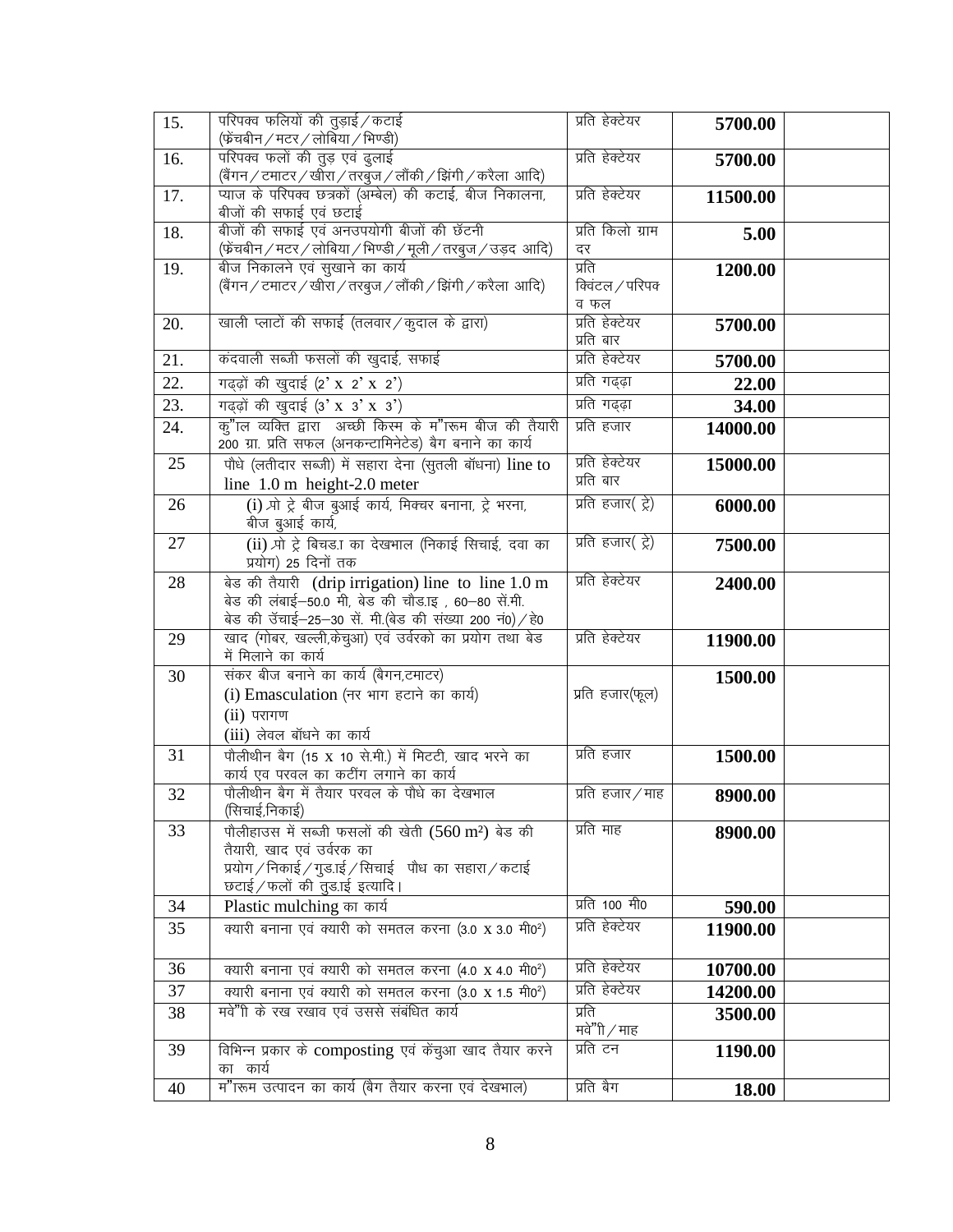| 41 | अन्नाज वाली फसलों की खेत की तैयारी एवं बीज बुआई का<br>कार्य (धान, दलहनी एवं तेलहनी फसल)                                   | प्रति हेक्टर                                                      | 10,000.00 |  |
|----|---------------------------------------------------------------------------------------------------------------------------|-------------------------------------------------------------------|-----------|--|
| 42 | अन्नाज वाली फसलों की निकाई एवं गुड़ाई का कार्य (धान,<br>दलहनी एवं तेलहनी फसल)                                             | प्रति हेक्टर                                                      | 8,000.00  |  |
| 43 | अन्नाज वाली फसलों की कटाई एवं ढुलाइ (धान, दलहनी एवं<br>तेलहनी फसल)                                                        | प्रति हेक्टर                                                      | 7000.00   |  |
| 44 | अन्नाज वाली फसलों की बीज निकालने एवं सफाई का कार्य<br>(धान, दलहनी एवं तेलहनी फसल)                                         | प्रति क्वीटंल                                                     | 2400.00   |  |
| 45 | तालाब में मछली संबंधित कार्य (चारा डालना, जाल<br>डालना,निकालना इत्यादि)                                                   | प्रति तालाब<br>$(30 \times 20 \text{ m.})$<br>$600 \text{ m}^2$ ) | 1190.00   |  |
| 46 | प्रति सौ पौधा लाह के कीट का innoculation                                                                                  | प्रति सैकडा                                                       | 600.00    |  |
| 47 | बीज भंडार में बीज का पैकेंट बनाना, 10ग्राम, 20ग्राम, 50ग्राम                                                              | प्रति सैकड़ा                                                      | 350.00    |  |
| 48 | बीज भंडार में बीज बोरा में डालकर भरना एवं सीने का कार्य<br>40 कि.ग्रा.                                                    | प्रति पैकेट                                                       | 30.00     |  |
| 49 | बीज भंडार में बीज कपड़े के थैला में भरना एवं सिलाई कार्य<br>10किलो ग्रा.                                                  | प्रति पैकेट                                                       | 6.00      |  |
| 50 | बीज भंडार में बीज कपड़े के थैला में भरना एवं सिलाई कार्य 5<br>कि. ग्रा.                                                   | प्रति पैकेट                                                       | 5.00      |  |
| 51 | बीज भंडार में बीज कपड़े के थैला में भरना एवं सिलाई कार्य 1<br>कि.ग्रा                                                     | प्रति सैकडा                                                       | 350.00    |  |
| 52 | बीज भंडार में मटर, फेंचबीन, बोदी, सोयाबीन, भिन्डी आदि बीज<br>का ग्रेन्डिग करना                                            | प्रति क्विंटल                                                     | 690.00    |  |
| 53 | ट्रेक्टर/पाअर टिलर चालन                                                                                                   | प्रति माह                                                         | 10000.00  |  |
| 54 | जेनरेटर/पम्प चालन                                                                                                         | प्रति माह                                                         | 10000.00  |  |
| 55 | बॉस काटने का कार्य (झाड़ी सफाई के साथ)                                                                                    | प्रति 10 बॉस                                                      | 690.00    |  |
| 56 | बॉस का खूँटा (7 फीट) बनाने का कार्य                                                                                       | प्रति 10 खूँटा                                                    | 60.00     |  |
| 57 | प्रक्षेत्र से घास बाहर निकाल कर फेंकने का कार्य                                                                           | प्रति हेक्टर/बार                                                  | 3570.00   |  |
| 58 | खूँटी बनाने, लगाने एवं लेबल बांधने का कार्य (खूँटी की लंबाई<br>60-100 से.मी.)                                             | प्रति 100 खूँटी                                                   | 350.00    |  |
| 59 | लतरदार सब्जियों का लतर Trellis पर चढ़ाने का कार्य<br>(लाईन से लाईन की दूरी 2 मी.)                                         | प्रति हेक्टर / बार                                                | 1450.00   |  |
| 60 | सब्जियों के जनन द्रव्यों के फल की तुड़ाई, बीज निकालने एवं<br>सुखाने का कार्य                                              | प्रति 10<br>पौधा / बार                                            | 34.00     |  |
| 61 | लतरदार सब्जियों में मच्छरदानी से ढ़कने का कार्य (लाईन से<br>लाईन की दूरी 2 मी. लाईन का लंबाई 50 मी.)                      | प्रति लाईन                                                        | 690.00    |  |
| 62 | Trellis में तार बांधने का कार्य (लाईन से लाईन की दूरी 2<br>मी.)                                                           | प्रति हेक्टर                                                      | 5950.00   |  |
| 63 | सहजन की डाली को छांटना, गडड़ा खोदकर खाद एवं उर्वरक<br>का प्रयोग कर डाली को लगाना (गडड़ा का साईज $2x 2x$<br>$2^{\prime}$ ) | प्रति 100 डाली                                                    | 3570.00   |  |
| 64 | प्लास्टिक लो टनेल बनाने का कार्य                                                                                          | प्रति 100 मी.                                                     | 690.00    |  |
| 65 | कंदवाली सब्जी फसलों की रोपाई                                                                                              | प्रति हेक्टर                                                      | 8000.00   |  |
| 66 | कंदवाली सब्जी फसलों में Pole गाड़ने का कार्य<br>(बाँस / angal)                                                            | प्रति हेक्टर                                                      | 15000.00  |  |
| 67 | कंदवाली सब्जी फसलों में Pole पर लत्तर चढ़ाने का कार्य                                                                     | प्रति हेक्टर                                                      | 2500.00   |  |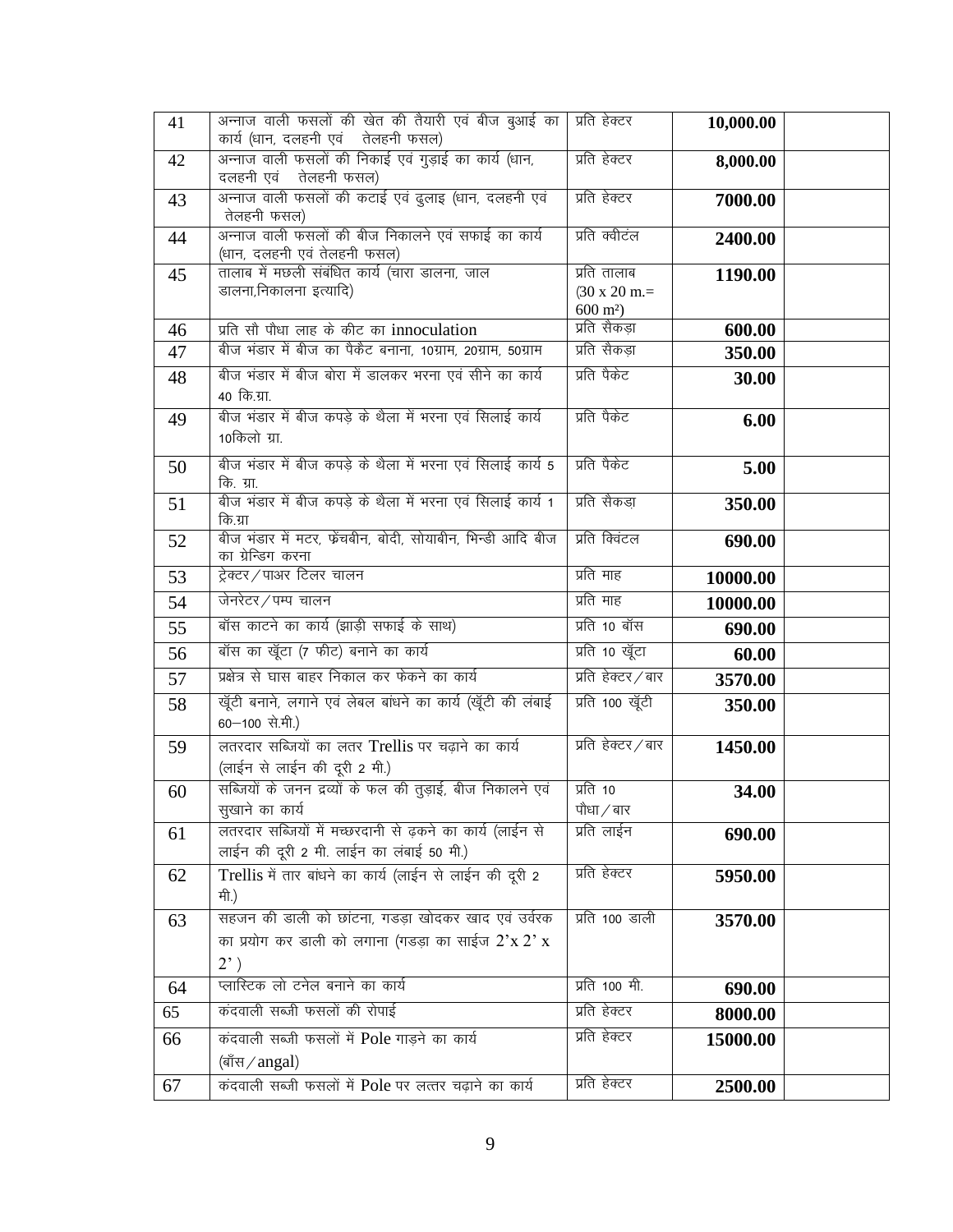| 68  | कंदवाली सब्जी फसलों में फल (Bulbil) तुड़ाई कार्य                     | प्रति हेक्टर                | 12000.00    |  |
|-----|----------------------------------------------------------------------|-----------------------------|-------------|--|
|     | (BulbilFera) फसल                                                     |                             |             |  |
| 69  | कंदवाली पौधों में लम्बाई,चौड़ाई,ऊँचाई एवं मोटाई नापने का             | प्रति सैंकड़ा               | 1200.00     |  |
|     | कार्य                                                                |                             |             |  |
| 70  | कंदवाली पौधों में पत्ती गिनने का कार्य                               | प्रति सैकड़ा                | 2200.00     |  |
|     | <b>TOTAL (A) :</b>                                                   |                             | 3,53,784.00 |  |
| ख   | फल बगीचां में कार्य                                                  |                             |             |  |
| 1.  | आम,लीची एवं अन्य फलों की तुड़ाई एवं ढुलाई कर कार्यालय<br>तक पहुँचाना | प्रति क्विंटल               | 350.00      |  |
| 2.  | फलों का 5 कि.ग्रा. का पैकेटिंग करना                                  | प्रति सैकडा                 | 58.00       |  |
| 3.  | ट्रेक्टर ट्रौली में खाद का लोडिंग/ अनलोड़िंग का कार्य                | प्रति बैग                   | 4.00        |  |
| 4.  | पौधषाला में भरे हुए पौलिथीन बैग को उठाकर बेड में पहुँचाने            | प्रति हजार                  | 1190.00     |  |
|     | एवं कतार में लगाने का कार्य                                          |                             |             |  |
| 5.  | जाल द्वारा मच्छली पकड़ने का कार्य                                    | प्रति क्विंटल               | 350.00      |  |
| 6.  | चुना पोताई का कार्य जमीन से 1 मीटर उँचाई तक                          | प्रति सैकडा                 | 690.00      |  |
|     |                                                                      | पौधा                        |             |  |
| 7.  | गड़्डे खोदने का कार्य (3.0 फीट x 3.0 फीट x 3.0फीट)                   | प्रति गड्डा                 | 34.00       |  |
| 8.  | गड़डे खोदने का कार्य (2.0 फीट x 2.0 फीट x 2.0फीट)                    | प्रति गड्डा                 | 22.00       |  |
| 9.  | मिट्टी खोदना ,ट्रेक्टर ट्राली में लोड करना,गिराने का कार्य           | प्रति 100 सी.               | 475.00      |  |
|     |                                                                      | एफ.टी.                      |             |  |
| 10. | लेआउट करना गढ़ा भरने का कार्य,पौधा लगाने का कार्य                    | प्रति                       | 1500.00     |  |
|     |                                                                      | हेक्टर(100पौधा)<br>प्रति    |             |  |
| 11. | लेआउट करना, गढ़ा भरने का कार्य,पौधा लगाने का कार्य                   | हेक्टर(400पौधा)             | 2000.00     |  |
| 12. | पौधों की लंबाई,चौड़ाई,उँचाई एवं मोटाई नाप करने का कार्य              | प्रति सैकडा़                | 900.00      |  |
|     |                                                                      | पौधा                        |             |  |
| 13. | प्रयोग"ाला में सहायता (फल का छिलका, गुद्दा, बीज                      | $50$ नमूना                  | 470.00      |  |
|     | निकालने एवं ग्लासवेयर सफाई करने का कार्य)                            |                             |             |  |
| 14. | सुखे एवं मरे हुए पौधों का खोदकर निकालने का कार्य                     | प्रति पौधा                  | 30.00       |  |
| 15. | मेढ़ बनाने का कार्य 50 x 50 मी0 (1/4 हेक्टर)                         | प्रति हेक्टर                | 3775.00     |  |
| 16. | उच्च घनत्व फल बागिचों में                                            |                             |             |  |
|     | 1. निकाई ∕ गुड़ाई                                                    | प्रति हेक्टर/बार            | 5950.00     |  |
|     | 2. कटांई / छंटाई                                                     | प्रति हेक्टर / बार          | 4160.00     |  |
|     | 3. फलों की तुड़ाई                                                    | प्रति हेक्टर                | 5950.00     |  |
| 17. | बड़े फलों के पौधों का जीर्णोद्वार के लिए कटाई / छंटाई                | प्रति पौधा                  | 1190.00     |  |
| 18. | जीर्णोद्वार कार्य के बाद बड़े पौधों के कलमों की छटाई                 | प्रति पौधा                  | 350.00      |  |
| 19. | अनान्स में घास की सफाई का कार्य (खुरपी के द्वारा)                    | प्रति हेक्टर                | 7390.00     |  |
|     | TOTAL (B):                                                           |                             | 3,68,38.00  |  |
| ग   | फल फसल – आम, लीची, कटहल, बेल आदि (100 पौधा/हे0)                      |                             |             |  |
| 1.  | थालों की निकाई गुड़ाई                                                | प्रति हेक्टेयर              | 2850.00     |  |
|     |                                                                      | प्रति बार                   |             |  |
| 2.  | खाद एवं उर्वरकों का प्रयोग / गुड़ाई कर मिलाना                        | प्रति हेक्टेयर<br>प्रति बार | 4300.00     |  |
|     |                                                                      |                             |             |  |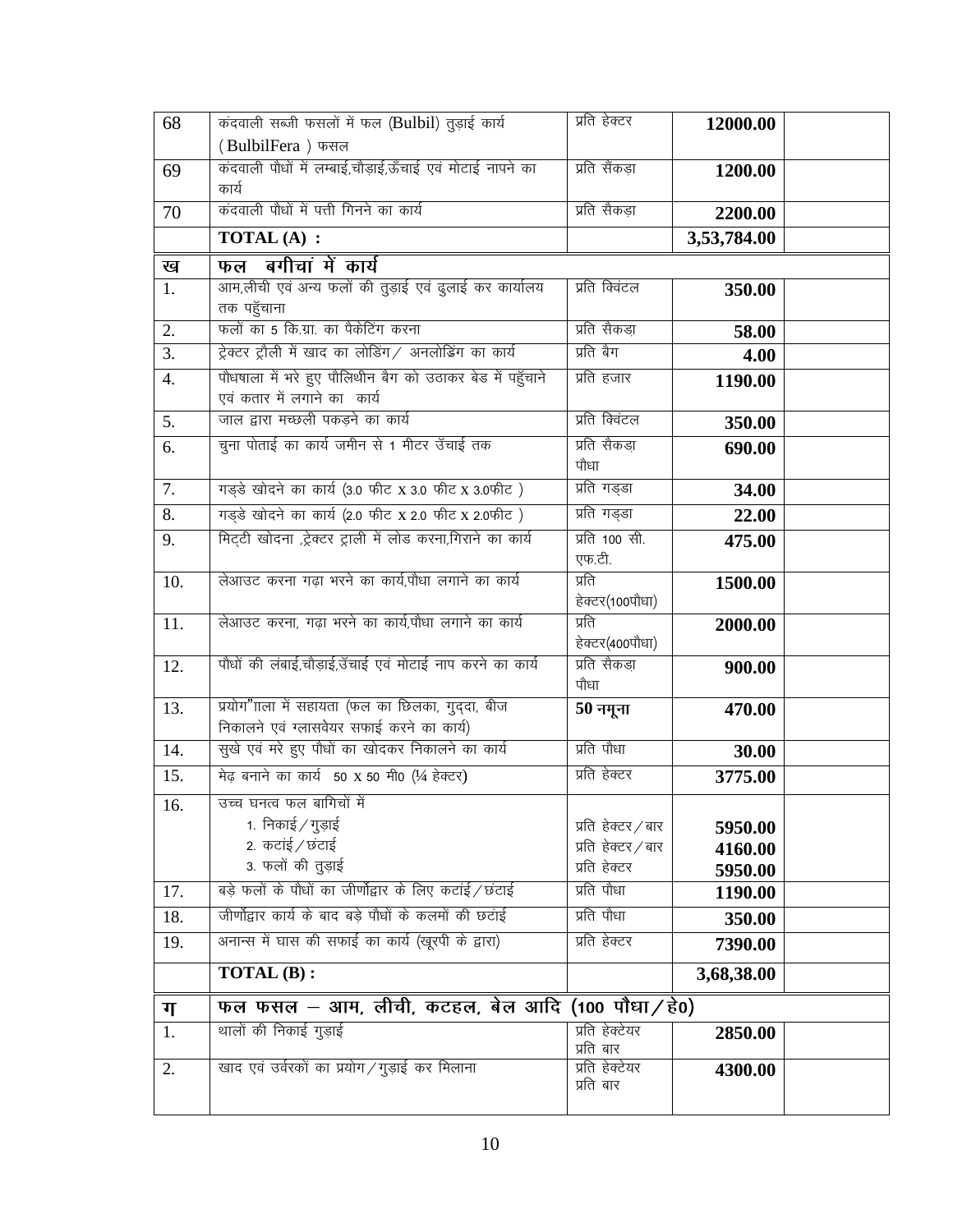| 3.               | सिंचाई कार्य (पाईप से)                                      | प्रति हेक्टेयर              | 1500.00   |  |
|------------------|-------------------------------------------------------------|-----------------------------|-----------|--|
|                  |                                                             | प्रति बार                   |           |  |
| $\overline{4}$ . | बीमारी एवं कीड़ो की रोकथाम हेतु दवा का छिड़काव              | प्रति हेक्टेयर<br>प्रति बार | 1200.00   |  |
|                  | पौधों की कटाई / छंटाई का कार्य                              | प्रति हेक्टेयर              |           |  |
| 5.               |                                                             | प्रति बार                   | 5700.00   |  |
| 6.               | भार द्वारा सिंचाई करना                                      | प्रति हेक्टेयर              |           |  |
|                  |                                                             | प्रति बार                   | 1500.00   |  |
| 7.               | घास व झाड़ी की कटाई / सफाई कार्य                            | प्रति हेक्टेयर              | 5700.00   |  |
|                  |                                                             | प्रति बार                   |           |  |
| 8.               | लीची के पौधा में छिलका (girdling) का कार्य                  | प्रति पौधा                  | 42.00     |  |
| 9.               | लीची के बड़े पौधे में शेड-नेट लगाने का कार्य (बास काटना,    | प्रति पौधा                  | 950.00    |  |
|                  | गढ़ढा खोदना, बांधना एवं शेड-नेट लगाने इत्यादि)              |                             |           |  |
|                  | <b>TOTAL (C):</b>                                           |                             | 23,742.00 |  |
| घ                | अमरूद, नीबू, भारीफा, ना"ापाती, चीकू आदि (400 पौधा/हे0)      |                             |           |  |
|                  | थालों की निकाई / गुड़ाई                                     | प्रति हेक्टेयर              |           |  |
| 1.               |                                                             | प्रति बार                   | 5700.00   |  |
| 2.               | खाद एवं उर्वरकों का प्रयोग / गुड़ाई कर मिलाना               | प्रति हेक्टेयर              | 7150.00   |  |
|                  |                                                             | प्रति बार                   |           |  |
| 3.               | सिंचाई कार्य (पाईप से)                                      | प्रति हेक्टेयर              | 2850.00   |  |
|                  |                                                             | प्रति बार                   |           |  |
| 4.               | बीमारी एवं कीड़ों की रोकथाम हेतु दवा का छिड़काव             | प्रति हेक्टेयर              | 1500.00   |  |
|                  |                                                             | प्रति बार                   |           |  |
| 5.               | पौधों की कटाई / छंटाई का कार्य                              | प्रति हेक्टेयर              | 5700.00   |  |
|                  |                                                             | प्रति बार                   |           |  |
| 6.               | भार द्वारा सिचाई करना                                       | प्रति हेक्टेयर              | 2850.00   |  |
|                  |                                                             | प्रति बार                   |           |  |
| 7.               | घास व झाड़ी की कटाई सफाई कार्य                              | प्रति हेक्टेयर<br>प्रति बार | 4300.00   |  |
| 8.               | सघन घनत्व फल बगीचा में कल्लों की छटाई                       | प्रति हेक्टेयर              |           |  |
|                  |                                                             | प्रति बार                   | 7500.00   |  |
|                  | <b>TOTAL (D):</b>                                           |                             | 37,550.00 |  |
| ड.               | कृशि वानिकी और औशधीय पौधों से संबंधित कार्य                 |                             |           |  |
| 1.               | सगवान,"ां"।म,काला'"ां"।म,बकैन,महोगनी,बाँस,आदि के लिए        |                             |           |  |
|                  | गड़ढे खोदने का कार्य                                        |                             |           |  |
|                  | (क) 3.0 फीट x 3.0 फीट x 3.0 फीट                             | प्रति गढ़ढा                 | 34.00     |  |
|                  | (ख) 1.0 फीट x 1.0 फीट x 1.0 फीट                             | प्रति गढ्ढा                 | 15.00     |  |
| 2.               | मिट्टी खोदना, ट्रेक्टर ट्राली में लोड करना, मिराने का कार्य | प्रति 100                   | 475.00    |  |
|                  |                                                             | सी0एफ0टी0                   |           |  |
| 3.               | गढढा भरने का कार्य, पौधा लगाने का कार्य                     | प्रति हेक्टर                |           |  |
|                  |                                                             | (400पौधा)                   | 2000.00   |  |
|                  |                                                             |                             |           |  |
| 4.               | (क) बाँस कलमो की तैयारी                                     | प्रति सैंकडा                | 1,000.00  |  |
|                  | (ख) बाँस कंद को निकालने का काम                              | पौधा                        | 40.00     |  |
|                  | (ग) बाँस कटने का काम और इसके संबंधित कार्य                  | प्रति कंद                   | 50.00     |  |
|                  |                                                             | प्रति बाँस                  |           |  |
| 5.               | पौधों की लंबाई,चौड़ाई,ऊँचाई एवं मोटाई नाप करने का कार्य     | प्रति सैकड़ा                | 900.00    |  |
|                  |                                                             | पौधा                        |           |  |
| 6.               | प्रयोग"ाला में सहायता एवं सफाई करने का कार्य                | 50 नमूना                    | 470.00    |  |
| 7.               | सुखे एवं मरे हुए पौधों का खोदकर निकालने का कार्य            | प्रति पौधा                  |           |  |
|                  |                                                             |                             | 30.00     |  |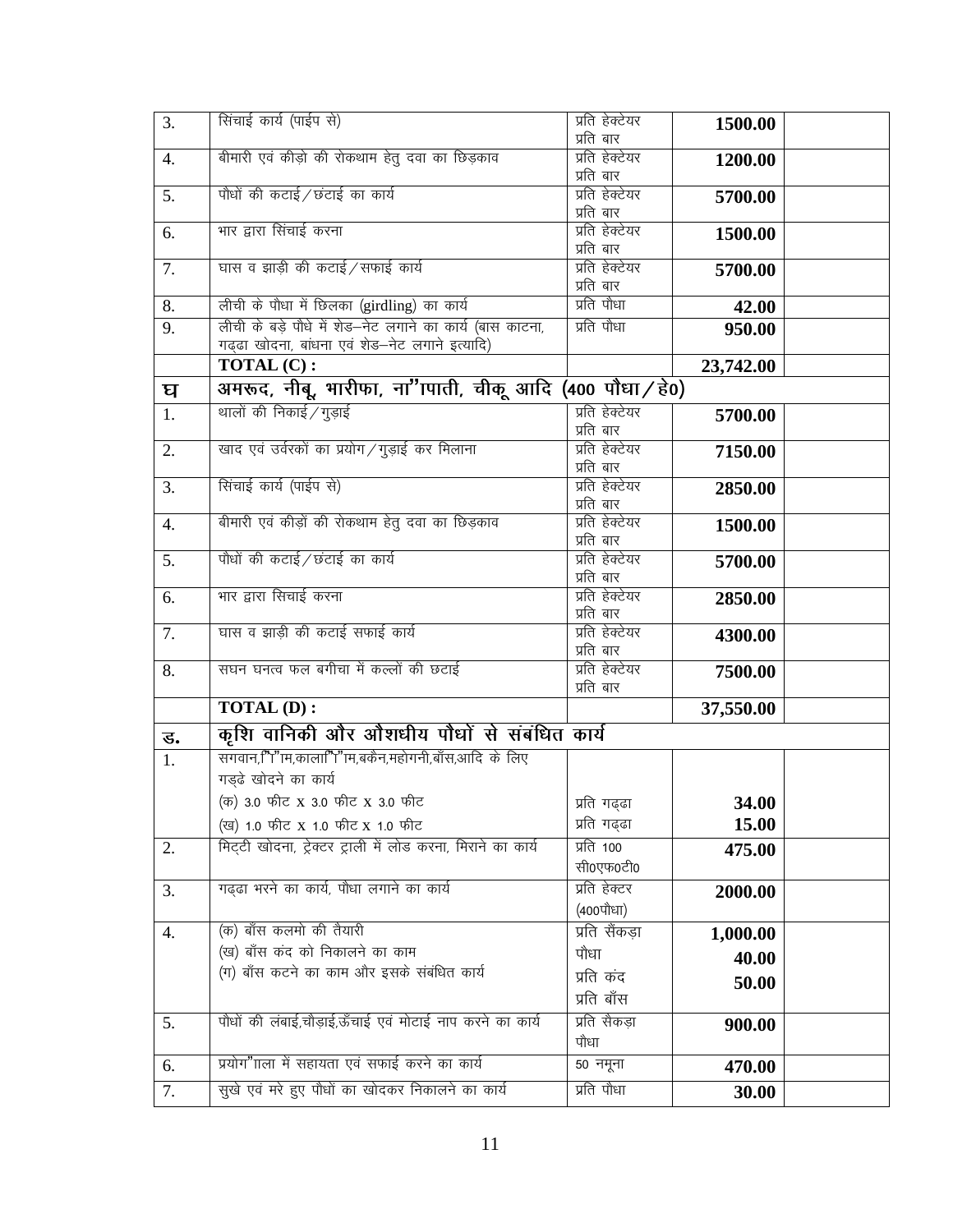| 8.               | मेढ़ बनाने का कार्य 50X50 मी0 (1/4हेक्टर)                                                                        | प्रति हेक्टर                     | 3775.00  |  |
|------------------|------------------------------------------------------------------------------------------------------------------|----------------------------------|----------|--|
| 9.               | मिट्टी में खाद मिलाने का कार्य                                                                                   | प्रति गढ्ढा                      | 8.00     |  |
| 10.              | नये पौधों में खाद/पानी/दवाईयाँ ढालने का कार्य<br>(1 से 3 वर्ष का पौधा)                                           | प्रति पौधा                       | 5.00     |  |
| 11.              | बड़े पौधों में कटाई/छटाई का कार्य                                                                                | प्रति पौधा                       | 10.00    |  |
| 12.              | छोटे पौधों की कटाई/छटाई का कार्य                                                                                 | प्रति पौधा                       | 4.00     |  |
|                  | TOTAL (E):                                                                                                       |                                  | 8,816.00 |  |
| च                | पौध"गला में कार्य                                                                                                |                                  |          |  |
| $\mathbf{1}$     | 5 मीटर लम्बी तथा 1 मीटर चौडी (5 x 1 मी0 <sup>2</sup> ) बेड बनाने का<br>कार्य                                     | प्रति बेड                        | 70.00    |  |
| 2.               | पौधों का जमीन में रोपाई कार्य                                                                                    | प्रति हजार पौधा                  | 1660.00  |  |
| $\overline{3}$ . | पौधों का पालीथीन थैली (20 x 10 x 8 सें0मी0) में रोपाई कार्य                                                      | प्रति हजार पौधा                  | 572.00   |  |
| 4.               | पालीथीन बैग (15 x 10 सें0मी0) में मिट्टी +खाद भरने का<br>कार्य                                                   | प्रति हजार                       | 1190.00  |  |
| 5.               | पालीथीन बैग (20 x 10 x 8 सें0मी0) में मिट्टी + खाद भरने<br>का कार्य                                              | प्रति हजार                       | 1660.00  |  |
| 6.               | लीची में गूँटी बांधने का कार्य                                                                                   | प्रति हजार                       | 2610.00  |  |
| 7.               | अमरूद में गूटी बांधने का कार्य                                                                                   | प्रति हजार                       | 2610.00  |  |
| 8.               | अमरूद व लीची गूटी को पालीथीन बैग (20 x 10 x 8 सें0मी0)<br>में लगाने का कार्य                                     | प्रति हजार                       | 2610.00  |  |
| 9.               | पौधशला में पौधों की निकाई गुड़ाई कार्य                                                                           | प्रति हजार<br>पौधा / बार         | 1190.00  |  |
| 10.              | खाद एवं उर्वरक का प्रयोग / गुड़ाई कर मिलाने का कार्य                                                             | प्रति हेक्टयर                    | 14280.00 |  |
| 11.              | सिंचाई का कार्य                                                                                                  | प्रति हेक्टयर<br>प्रति बार       | 2150.00  |  |
| 12.              | दवा का छिड़काव                                                                                                   | प्रति हे0 प्रति<br>बार           | 2150.00  |  |
| 13.              | आम पौधों में ग्राफिटंग कार्य (दो महीना के सफल पौधों के<br>गिनती के आधार पर)                                      | प्रति हजार                       | 6000.00  |  |
| 14.              | आंवला पौधों में बडिंग कार्य (दो महीना के सफल पौधों के<br>गिनती के आधार पर)                                       | प्रति हजार                       | 6000.00  |  |
| 15.              | गुलाब पौधों में बडिंग कार्य (दो महीना के सफल पौधों के<br>गिनती के आधार पर)                                       | प्रति हजार                       | 6000.00  |  |
| 16.              | अमरूद पौधों में बडिंग कार्य (दो महीना के सफल पौधों के<br>गिनती के आधार पर)                                       | प्रति हजार                       | 6000.00  |  |
| 17.              | कार्यालय परिसर में लगे अलंकृत पौधों के थालों की सफाई<br>/निकाई/गुड़ाई आदि                                        | प्रति हजार पौधा                  | 11900.00 |  |
| 18.              | लान की धास कटाई कार्य (Lawn mower द्वारा)                                                                        | प्रति 100 वर्ग<br>मीटर प्रति बार | 29.00    |  |
| 19.              | मिट्टी के गमलों 12 इंच में मिट्टी एवं खाद भरने का कार्य                                                          | प्रति सैकड़ा                     | 400.00   |  |
| 20.              | मिट्टी के गमलों 10 इंच में मिट्टी एवं खाद भरने का कार्य                                                          | प्रति सैकड़ा                     | 375.00   |  |
| 21.              | मिट्टी के गमलों 8 इंच में मिट्टी एवं खाद भरने का कार्य<br>मिट्टी के गमलों 6 इंच में मिट्टी एवं खाद भरने का कार्य | प्रति सैकड़ा<br>प्रति सैकड़ा     | 350.00   |  |
| 22.              |                                                                                                                  | प्रति 100 पौधा                   | 300.00   |  |
| 23.              | ग्राफटेड/बडेड पौधों में बड (disbudding) हटाने का कार्य<br>अमरूद,कटहल,बेल,"रिफा में ग्राफटिंग कराने का कार्य (दो  | प्रति हजार                       | 300.00   |  |
| 24.              | महीना का सफल पौधा)                                                                                               |                                  | 6000.00  |  |
| 25.              | पौलिथिन बैग भराई 15 x 10 सें0मी0                                                                                 | प्रति हजार                       | 1300.00  |  |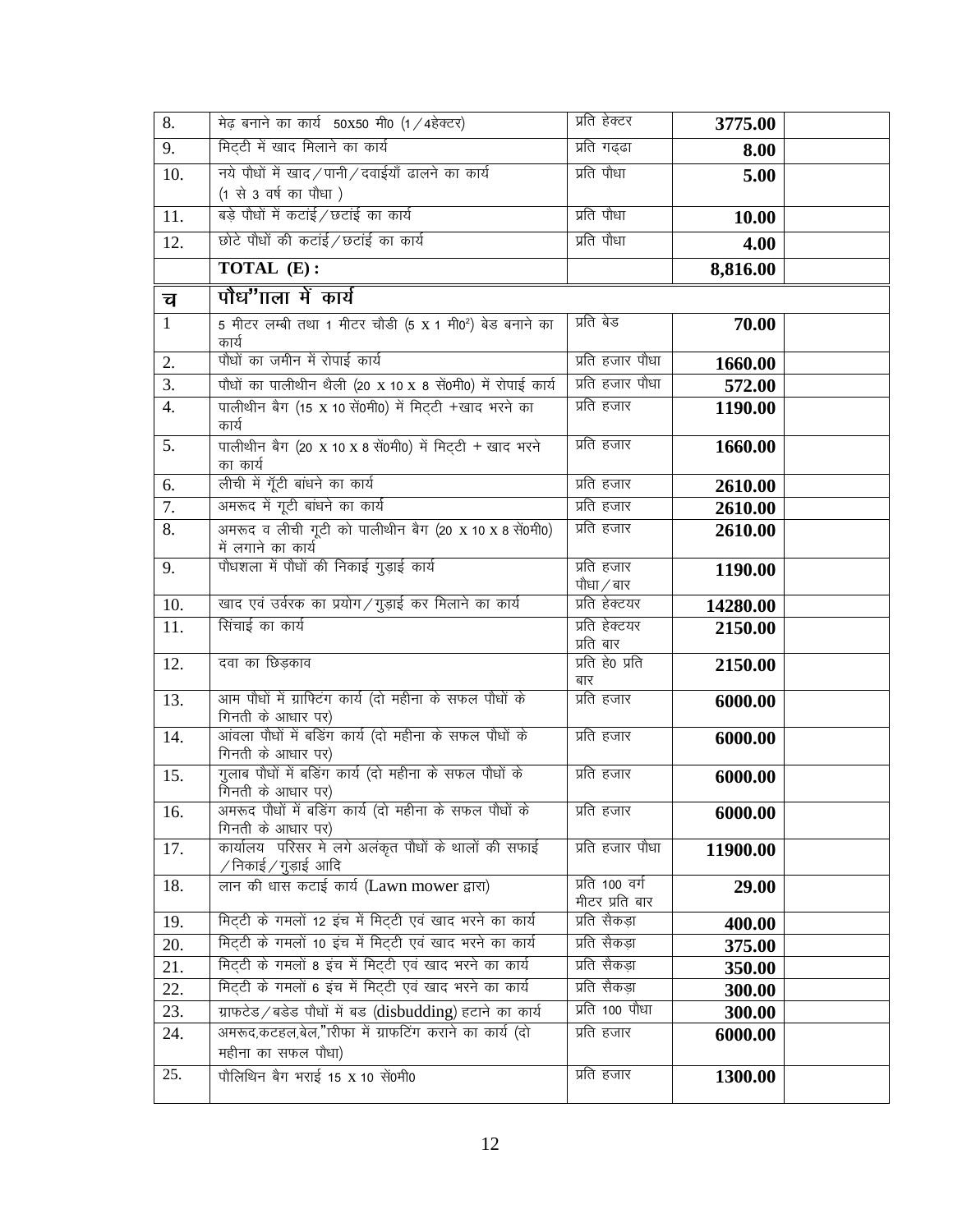| 26          | पौधों का पॉलीथीन थैली (30x20x10 से0 मी0) में रोपाई कार्य                                                        | प्रति हजार            | 2,000.00    |  |
|-------------|-----------------------------------------------------------------------------------------------------------------|-----------------------|-------------|--|
|             |                                                                                                                 | पौधा                  |             |  |
| 27          | पॉलीथीन बैग(30x20x10 से0 मी0) में मिट्टी एवं खाद भरने का                                                        | प्रति हजार            | 2,500.00    |  |
|             | कार्य                                                                                                           | पौधा                  |             |  |
| 28          | कृषिवानिकी और औषधीय पौधों की बीज बेड में लगाने का<br>कार्य                                                      | प्रति बेड             | 10.00       |  |
| 29          | सगवान में root-shoot-cuttings का तैयारी                                                                         | प्रति पौधा            | 3.00        |  |
| 30          | बेड से पॉलीथीन में shift कराने का कार्य                                                                         | प्रति पौधा            | 3.00        |  |
| 31          | छोटा पॉलीथीन से बड़ा पॉलीथीन में shift करने का कार्य                                                            | प्रति पौधा            | 5.00        |  |
|             | TOTAL (F):                                                                                                      |                       | 82,227.00   |  |
| छ           | पादप सरक्षण ईकाई                                                                                                |                       |             |  |
| 1.          | क्"ाल व्यक्ति द्वारा अच्छी किस्म के अनकन्टामिनेटेड ट्राईकोडर्मा                                                 | प्रति 100             | 3000.00     |  |
|             | के अनाज आधारित फामूले"ान के 200 ग्राम के बैग तैयार करना।                                                        | बैग                   |             |  |
|             | TOTAL (G):<br>जल प्रबन्धन                                                                                       |                       | 3,000.00    |  |
| ज<br>1.     | मिट्टी को काटना, भराव एवं समतल करना                                                                             | प्रति धन मी0          |             |  |
| 2.          | प्रक्षेत्र पर ड्रिप सिंचाई प्रणाली का संचालन एवं इसका                                                           | प्रति                 | 60.00       |  |
|             | रख–रखाव कार्य                                                                                                   | हेक्टर / प्रति        | 3600.00     |  |
|             |                                                                                                                 | माह                   |             |  |
| 3.          | प्रक्षेत्र के सिंचाई नाला (चैनेल) एवं जमीन के नीचे का पाइप                                                      | प्रति                 | 3600.00     |  |
|             | लाइन का सुचारू रूप से रख–रखाव कार्य                                                                             | हेक्टर / प्रति<br>माह |             |  |
| 4.          | ड्रीप के द्वारा जमीन में खाद का परिचालन                                                                         | प्रति                 | 2900.00     |  |
|             |                                                                                                                 | हेक्टर/प्रति बार      |             |  |
|             | <b>TOTAL (H):</b>                                                                                               |                       | 10,160.00   |  |
| झ           | Orchid Plants (Area 200m <sup>2</sup> )                                                                         |                       |             |  |
| 1.          | Transplanting/Weeding/Irrigation/Spraying/etc                                                                   | प्रति माह             | 6000.00     |  |
|             | <b>TOTAL (I):</b>                                                                                               |                       | 6,000.00    |  |
| ञ           | मुदा विज्ञान ईकाई                                                                                               |                       |             |  |
| 1.          | कुँ"ाल व्यक्ति द्वारा मिटटी एवं पौधों के नमूनों का संग्रहण,                                                     | प्रति 100             | 3000.00     |  |
|             | सुखाना, डाइजे"ान करना, ग्लासवेयर के साफ सफाई के साथ                                                             | नमूना                 |             |  |
|             | TOTAL (J):                                                                                                      |                       | 3,000.00    |  |
| ट           | सब्जी एवं फल परिरक्षण ईकाई                                                                                      |                       |             |  |
| 1.          | <u>कु"ाल व्यक्ति द्वारा सब्जी एवं फलों के नमूनों का</u><br>आव"यकतानुसार छिलना, काटना, उबालना, सुखाना, पीसना एवं | प्रति बैच             | 575.00      |  |
|             | भण्डारण (प्रति बैच 15 से 20 घंटे का कार्य)                                                                      |                       |             |  |
|             | $\overline{\text{TOTAL}(K)}$ :                                                                                  |                       | 575.00      |  |
|             | GRAND TOTAL $(A+B+C+D+E+F+G+H+I+J+K)$ :                                                                         |                       | 5,65,692.00 |  |
| सेवा भाूल्क | प्रति"ात में                                                                                                    |                       |             |  |
|             |                                                                                                                 |                       |             |  |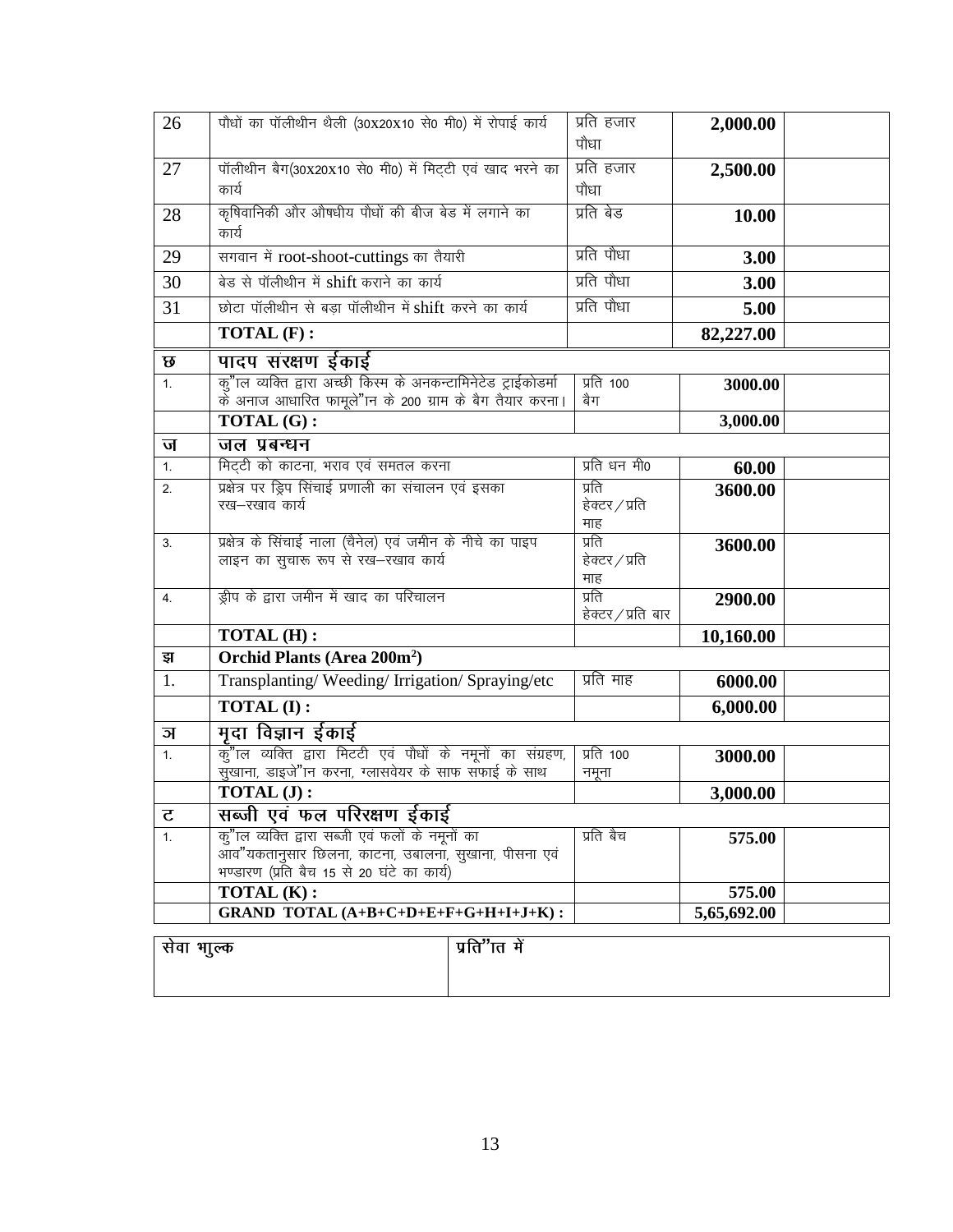| <b>B.</b> | <b>Office Management</b>     |            |                      |  |
|-----------|------------------------------|------------|----------------------|--|
| Sl.No.    | Description of work          | Estimated  | Unit rate for one    |  |
|           |                              | built up   | mont(Rs.)            |  |
|           |                              | area for   |                      |  |
|           |                              | one day    |                      |  |
| 1.        | Office management, Record    |            |                      |  |
|           | maintenance, Computer        |            |                      |  |
|           | Work and other misc. work    |            |                      |  |
|           | pertaining to the section    |            |                      |  |
|           | 1. Purchase Section          | 4 Sections | Rs. 12000/- per unit |  |
|           | 2. Audit Section             |            | $\rm x$ 4            |  |
|           | 3. Establishment             |            |                      |  |
|           | 4. C&B Section               |            |                      |  |
| 2.        | Mopping, cleaning and        | 3 sectopm  | Rs. 10000/- per      |  |
|           | sweeping in office building. | in         | umit $x$ 3           |  |
|           |                              | laboratory |                      |  |
|           |                              | cum        |                      |  |
|           |                              | administr  |                      |  |
|           |                              | ation      |                      |  |
|           |                              | section.   |                      |  |
|           | Total:                       |            | 78,000.00            |  |

# **Job contract Order for office Management, Plandu, Ranchi**

| सेवा भाुल्क | प्रति"ात<br>ਸ |
|-------------|---------------|
|             |               |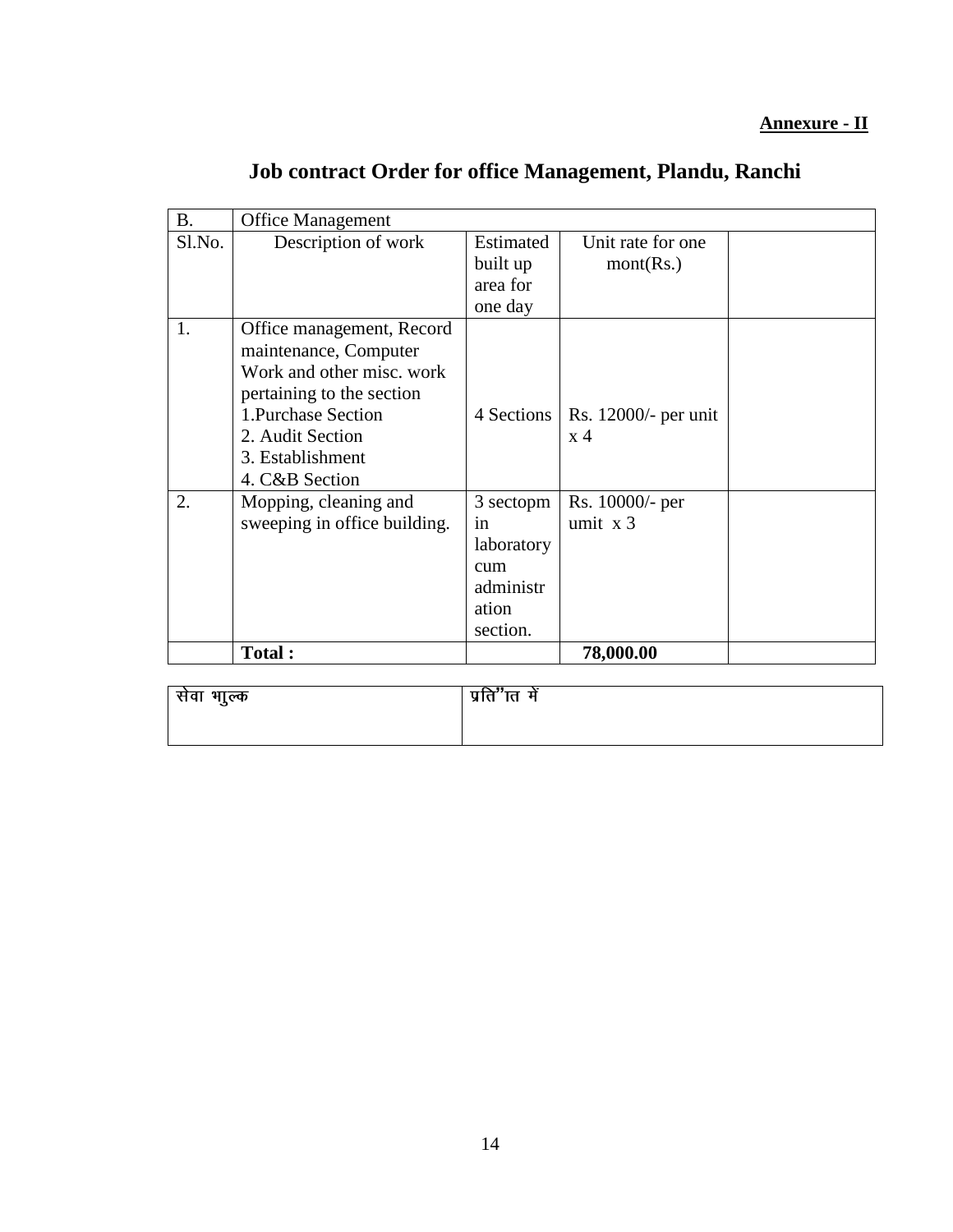# **Annexure-III**

| Job Contract for Farm -II, Churu, Ranchi |  |  |
|------------------------------------------|--|--|
|                                          |  |  |

| कम सं0 | कार्य का विवरण                                                                               | ईकाई                                                     | *सांकेतिक दर<br>(रूपयों में)  | दर<br>(रूपयोंमें) |
|--------|----------------------------------------------------------------------------------------------|----------------------------------------------------------|-------------------------------|-------------------|
| 1      | 2                                                                                            | 3                                                        | 4                             | 5                 |
| क      | फल बगीचां में कार्य                                                                          |                                                          |                               |                   |
| 1.     | आम,लीची एवं अन्य फलों की तुड़ाई एवं ढुलाई कर<br>कार्यालय तक पहुँचाना                         | प्रति क्विंटल                                            | 350.00                        |                   |
| 2.     | फलों का 5 कि.ग्रा. का पैकेटिंग करना                                                          | प्रति सैकडा                                              | 58.00                         |                   |
| 3.     | ट्रेक्टर ट्रौली में खाद का लोडिंग/ अनलोड़िंग का<br>कार्य                                     | प्रति बैग                                                | 4.00                          |                   |
| 4.     | पौधषाला में भरे हुए पौलिथीन बैग को उठाकर बेड में<br>पहुँचाने एवं कतार में लगाने का कार्य     | प्रति हजार                                               | 1190.00                       |                   |
| 5.     | जाल द्वारा मच्छली पकड़ने का कार्य                                                            | प्रति क्विंटल                                            | 350.00                        |                   |
| 6.     | चुना पोताई का कार्य जमीन से 1 मीटर उँचाई तक                                                  | प्रति सैकडा<br>पौधा                                      | 690.00                        |                   |
| 7.     | गड्डे खोदने का कार्य (3.0 फीट x 3.0 फीट x 3.<br>0फीਟ)                                        | प्रति गड्डा                                              | 34.00                         |                   |
| 8.     | गड़डे खोदने का कार्य (2.0 फीट x 2.0 फीट x 2.<br>0फीਟ )                                       | प्रति गड्डा                                              | 22.00                         |                   |
| 9.     | मिट्टी खोदना ,ट्रेक्टर ट्राली में लोड करना,गिराने का<br>कार्य                                | प्रति 100 सी.<br>एफ.टी.                                  | 475.00                        |                   |
| 10.    | लेआउट करना गढ़ा भरने का कार्य,पौधा लगाने का<br>कार्य                                         | प्रति<br>हेक्टर(100पौधा)                                 | 1500.00                       |                   |
| 11.    | लेआउट करना, गढ़ा भरने का कार्य,पौधा लगाने का<br>कार्य                                        | प्रति<br>हेक्टर(400पौधा)                                 | 2000.00                       |                   |
| 12.    | पौधों की लंबाई,चौड़ाई,उँचाई एवं मोटाई नाप करने का<br>कार्य                                   | प्रति सैकडा़<br>पौधा                                     | 9000.00                       |                   |
| 13.    | प्रयोग"ाला में सहायता (फल का छिलका, गुद्दा, बीज<br>निकालने एवं ग्लासवेयर सफाई करने का कार्य) | $50$ नमूना                                               | 470.00                        |                   |
| 14.    | सुखे एवं मरे हुए पौधों का खोदकर निकालने का कार्य                                             | प्रति पौधा                                               | 30.00                         |                   |
| 15.    | मेढ़ बनाने का कार्य 50 x 50 मी0 (1/4 हेक्टर)                                                 | प्रति हेक्टर                                             | 3775.00                       |                   |
| 16.    | उच्च घनत्व फल बागिचों में<br>1. निकाई ∕ गुड़ाई<br>2. कटाई / छंटाई<br>3. फलों की तुड़ाई       | प्रति हेक्टर ∕ बार<br>प्रति हेक्टर ∕ बार<br>प्रति हेक्टर | 5950.00<br>4160.00<br>5950.00 |                   |
| 17.    | फलों के पौधों का जीर्णोद्वार के लिए<br>बडे<br>कटाई / छंटाई                                   | प्रति पौधा                                               | 1190.00                       |                   |
| 18.    | जीर्णोद्वार कार्य के बाद बड़े पौधों के कलमों की छटाई                                         | प्रति पौधा                                               | 350.00                        |                   |
| 19.    | अनान्स में घास की सफाई का कार्य (खूरपी के द्वारा)                                            | प्रति हेक्टर                                             | 7390.00                       |                   |
|        | TOTAL (A):                                                                                   |                                                          | 44,938.00                     |                   |
| ख      | फल फसल – आम, लीची, कटहल, बेल आदि (100 पौधा/हे0)                                              |                                                          |                               |                   |
| 1.     | थालों की निकाई गुड़ाई                                                                        | प्रति हेक्टेयर प्रति<br>बार                              | 2850.00                       |                   |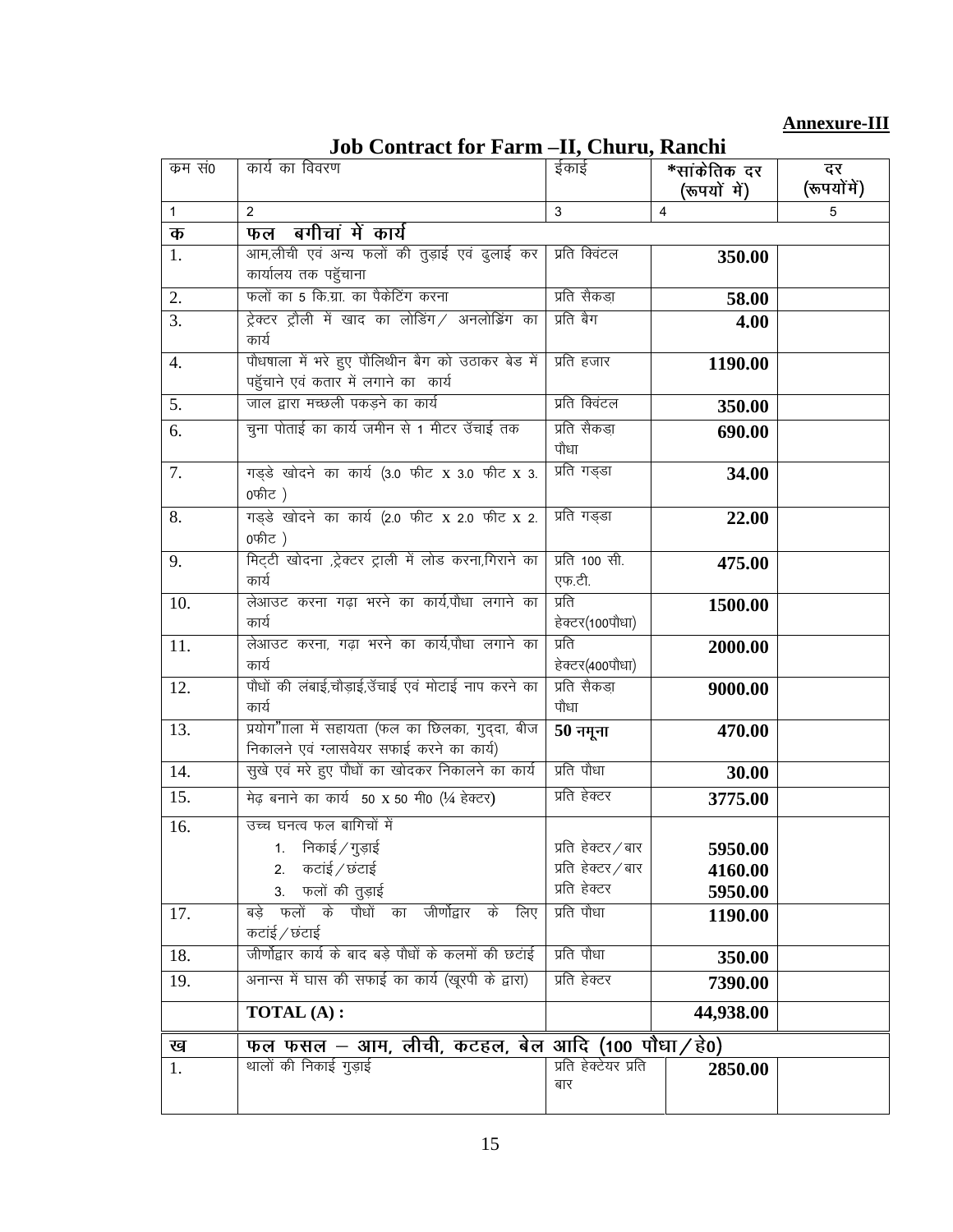| 2. | खाद एवं उर्वरकों का प्रयोग / गुड़ाई कर मिलाना            | प्रति हेक्टेयर प्रति<br>बार | 4300.00   |  |
|----|----------------------------------------------------------|-----------------------------|-----------|--|
| 3. | सिंचाई कार्य (पाईप से)                                   | प्रति हेक्टेयर प्रति        | 1500.00   |  |
|    |                                                          | बार<br>प्रति हेक्टेयर प्रति |           |  |
| 4. | बीमारी एवं कीड़ो की रोकथाम हेतु दवा का छिड़काव           | बार                         | 1200.00   |  |
| 5. | पौधों की कटाई / छंटाई का कार्य                           | प्रति हेक्टेयर प्रति        | 5700.00   |  |
|    |                                                          | बार                         |           |  |
| 6. | भार द्वारा सिंचाई करना                                   | प्रति हेक्टेयर प्रति<br>बार | 1500.00   |  |
| 7. | घास व झाड़ी की कटाई / सफाई कार्य                         | प्रति हेक्टेयर प्रति        | 5700.00   |  |
|    |                                                          | बार                         |           |  |
| 8. | लीची के पौधा में छिलका (girdling) का कार्य               | प्रति पौधा                  | 42.00     |  |
| 9. | लीची के बड़े पौधे में शेड–नेट लगाने का कार्य (बास        | प्रति पौधा                  | 950.00    |  |
|    | काटना, गढ़ढा खोदना, बांधना एवं शेड-नेट लगाने             |                             |           |  |
|    | इत्यादि)                                                 |                             |           |  |
|    | TOTAL (B):                                               |                             | 23,742.00 |  |
| ग  | अमरूद, नीबू, भारीफा, ना"ापाती, चीकू आदि (400 पौधा ⁄ हे0) |                             |           |  |
| 1. | थालों की निकाई / गुड़ाई                                  | प्रति हेक्टेयर प्रति<br>बार | 5700.00   |  |
| 2. | खाद एवं उर्वरकों का प्रयोग / गुड़ाई कर मिलाना            | प्रति हेक्टेयर प्रति        | 7150.00   |  |
|    |                                                          | बार                         |           |  |
| 3. | सिंचाई कार्य (पाईप से)                                   | प्रति हेक्टेयर प्रति        | 2850.00   |  |
|    |                                                          | बार                         |           |  |
| 4. | बीमारी एवं कीड़ों की रोकथाम हेतु दवा का छिड़काव          | प्रति हेक्टेयर प्रति        | 1500.00   |  |
| 5. | पौधों की कटाई / छंटाई का कार्य                           | बार<br>प्रति हेक्टेयर प्रति | 5700.00   |  |
|    |                                                          | बार                         |           |  |
| 6. | भार द्वारा सिचाई करना                                    | प्रति हेक्टेयर प्रति        | 2850.00   |  |
|    |                                                          | बार                         |           |  |
| 7. | घास व झाड़ी की कटाई सफाई कार्य                           | प्रति हेक्टेयर प्रति        | 4300.00   |  |
| 8. | सघन घनत्व फल बगीचा में कल्लों की छटाई                    | बार<br>प्रति हेक्टेयर प्रति | 7500.00   |  |
|    |                                                          | बार                         |           |  |
|    | TOTAL (C):                                               |                             | 37,550.00 |  |
| ग  | कृशि वानिकी और औशधीय पौधों से संबंधित कार्य              |                             |           |  |
| 1. | सगवान,"ािंग,काला"ां"।म,बकेन,महोगनी,बॉस,आदि के            |                             |           |  |
|    | लिए गड्ढे खोदने का कार्य                                 |                             |           |  |
|    | (क) 3.0 फीट x 3.0 फीट x 3.0 फीट                          | प्रति गढ़ढा                 | 34.00     |  |
|    | (ख) 1.0 फीਟ x 1.0 फीट x 1.0 फीट                          | प्रति गढ्ढा                 | 15.00     |  |
| 2. | मिट्टी खोदना, ट्रेक्टर ट्राली में लोड करना, मिराने का    | प्रति 100                   | 475.00    |  |
|    | कार्य                                                    | सी0एफ0टी0                   |           |  |
| 3. | गढ़ढा भरने का कार्य, पौधा लगाने का कार्य                 | प्रति हेक्टर                | 2000.00   |  |
|    |                                                          | (400पौधा)                   |           |  |
| 4. | (क) बाँस कलमो की तैयारी                                  | प्रति सैंकडा पौधा           | 1,000.00  |  |
|    | (ख) बाँस कंद को निकालने का काम                           | प्रति कंद                   | 40.00     |  |
|    | (ग) बाँस कटने का काम और इसके संबंधित कार्य               | प्रति बाँस                  | 50.00     |  |
| 5. | पौधों की लंबाई,चौड़ाई,ऊँचाई एवं मोटाई नाप करने           | प्रति सैकड़ा पौधा           | 900.00    |  |
|    | का कार्य                                                 |                             |           |  |
| 6. | प्रयोग"ाला में सहायता एवं सफाई करने का कार्य             | 50 नमूना                    | 470.00    |  |
|    |                                                          |                             |           |  |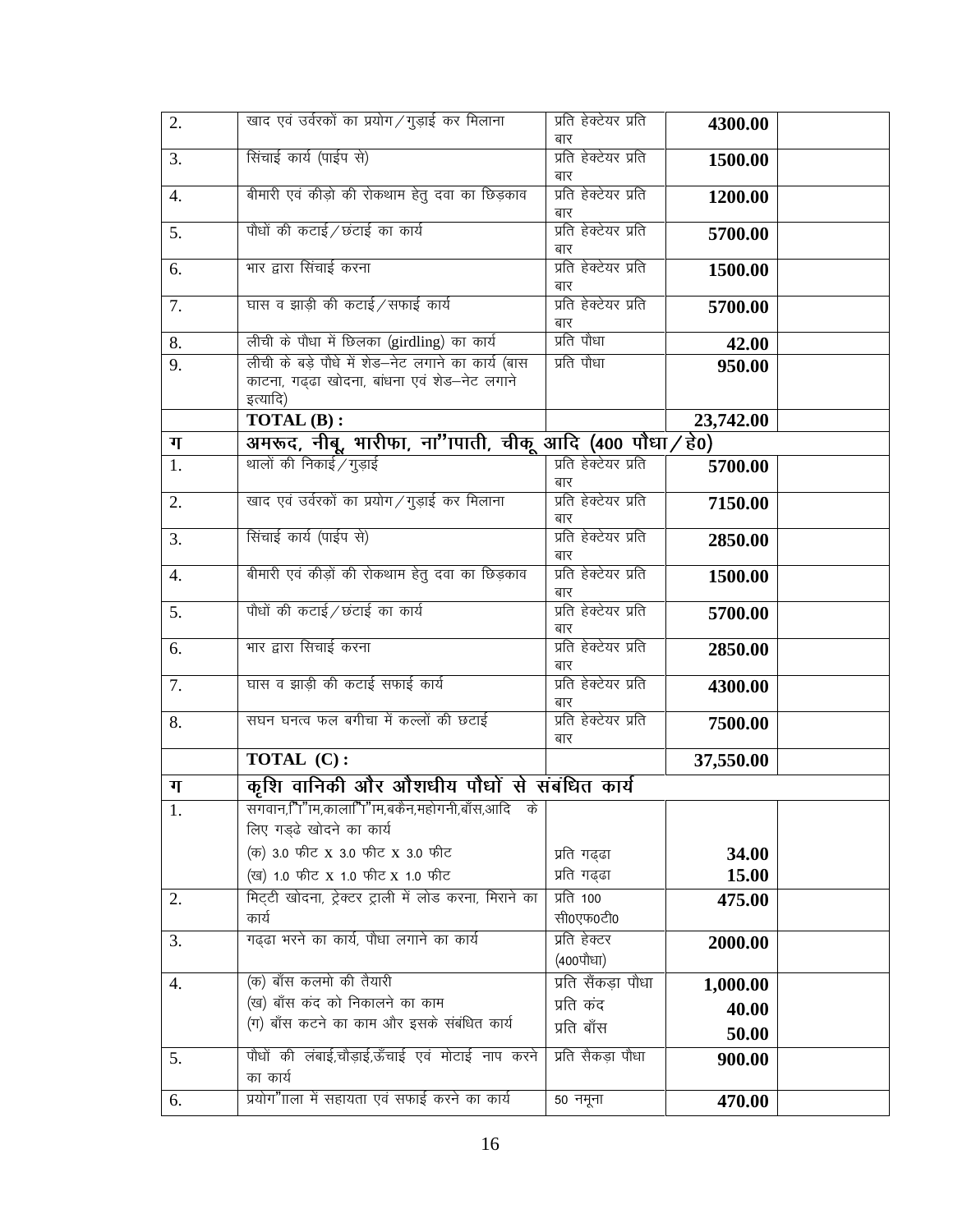| 7.           | सुखे एवं मरे हुए पौधों का खोदकर निकालने का कार्य                                  | प्रति पौधा                       | 30.00    |  |
|--------------|-----------------------------------------------------------------------------------|----------------------------------|----------|--|
| 8.           | मेढ़ बनाने का कार्य 50X50 मी0 (1 / 4हेक्टर)                                       | प्रति हेक्टर                     | 3775.00  |  |
| 9.           | मिट्टी में खाद मिलाने का कार्य                                                    | प्रति गढ्ढा                      | 8.00     |  |
| 10.          | नये पौधों में खाद/पानी/दवाईयाँ ढालने का कार्य                                     | प्रति पौधा                       | 5.00     |  |
|              | (1 से 3 वर्ष का पौधा)                                                             |                                  |          |  |
| 11.          | बड़े पौधों में कटाई/छटाई का कार्य                                                 | प्रति पौधा                       | 10.00    |  |
| 12.          | छोटे पौधों की कटाई/छटाई का कार्य                                                  | प्रति पौधा                       | 4.00     |  |
|              | <b>TOTAL (D):</b>                                                                 |                                  | 8816.00  |  |
| घ            | पौध"गला में कार्य                                                                 |                                  |          |  |
| $\mathbf{1}$ | 5 मीटर लम्बी तथा 1 मीटर चौडी (5 x 1 मी0 <sup>2</sup> ) बेड<br>बनाने का कार्य      | प्रति बेड                        | 70.00    |  |
| 2.           | पौधों का जमीन में रोपाई कार्य                                                     | प्रति हजार पौधा                  | 1660.00  |  |
| 3.           | पौधों का पालीथीन थैली (20 x 10 x 8 सें0मी0) में<br>रोपाई कार्य                    | प्रति हजार पौधा                  | 572.00   |  |
| 4.           | पालीथीन बैग (15 x 10 सें0मी0) में मिट्टी +खाद<br>भरने का कार्य                    | प्रति हजार                       | 1190.00  |  |
| 5.           | पालीथीन बैग (20 x 10 x 8 सें0मी0) में मिट्टी +<br>खाद भरने का कार्य               | प्रति हजार                       | 1660.00  |  |
| 6.           | लीची में गूँटी बांधने का कार्य                                                    | प्रति हजार                       | 2610.00  |  |
| 7.           | अमरूद में गूटी बांधने का कार्य                                                    | प्रति हजार                       | 2610.00  |  |
| 8.           | .<br>अमरूद व लीची गूटी को पालीथीन बैग (20 x 10 x 8<br>सें0मी0) में लगाने का कार्य | प्रति हजार                       | 2610.00  |  |
| 9.           | पौधषाला में पौधों की निकाई गुड़ाई कार्य                                           | प्रति हजार<br>पौधा / बार         | 1190.00  |  |
| 10.          | खाद एवं उर्वरक का प्रयोग/गुड़ाई कर मिलाने का<br>कार्य                             | प्रति हेक्टयर                    | 14280.00 |  |
| 11.          | सिंचाई का कार्य                                                                   | प्रति हेक्टयर प्रति<br>बार       | 2150.00  |  |
| 12.          | दवा का छिड़काव                                                                    | प्रति हे0 प्रति बार              | 2150.00  |  |
| 13.          | आम पौधों में ग्राफ्टिंग कार्य (दो महीना के सफल पौधों  <br>के गिनती के आधार पर)    | प्रति हजार                       | 6000.00  |  |
| 14.          | आंवला पौधों में बडिंग कार्य (दो महीना के सफल<br>पौधों के गिनती के आधार पर)        | प्रति हजार                       | 6000.00  |  |
| 15.          | गुलाब पौधों में बडिंग कार्य (दो महीना के सफल पौधों<br>के गिनती के आधार पर)        | प्रति हजार                       | 6000.00  |  |
| 16.          | अमरूद पौधों में बडिंग कार्य (दो महीना के सफल<br>पौधों के गिनती के आधार पर)        | प्रति हजार                       | 6000.00  |  |
| 17.          | कार्यालय परिसर मे लगे अलंकृत पौधों के थालों की<br>सफाई /निकाई/गुड़ाई आदि          | प्रति हजार पौधा                  | 11900.00 |  |
| 18.          | लान की धास कटाई कार्य (Lawn mower द्वारा)                                         | प्रति 100 वर्ग<br>मीटर प्रति बार | 29.00    |  |
| 19.          | मिट्टी के गमलों 12 इंच में मिट्टी एवं खाद भरने का<br>कार्य                        | प्रति सैकड़ा                     | 400.00   |  |
| 20.          | मिट्टी के गमलों 10 इंच में मिट्टी एवं खाद भरने का<br>कार्य                        | प्रति सैकड़ा                     | 375.00   |  |
| 21.          | मिट्टी के गमलों 8 इंच में मिट्टी एवं खाद भरने का<br>कार्य                         | प्रति सैकड़ा                     | 350.00   |  |
| 22.          | मिट्टी के गमलों 6 इंच में मिट्टी एवं खाद भरने का<br>कार्य                         | प्रति सैकड़ा                     | 300.00   |  |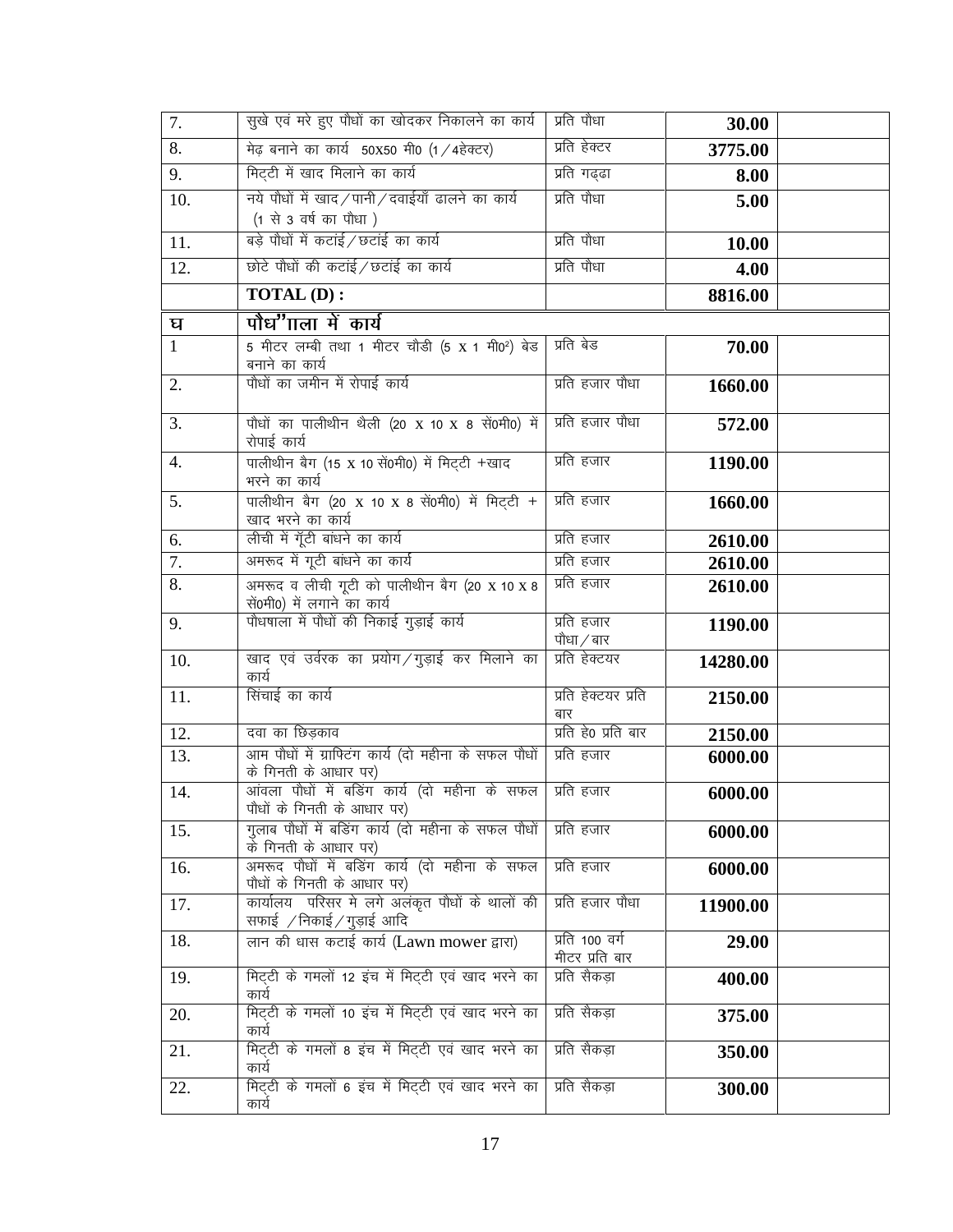| 23.                         | ग्राफटेड/बडेड पौधों में बड (disbudding) हटाने     | प्रति 100 पौधा  | 300.00      |  |
|-----------------------------|---------------------------------------------------|-----------------|-------------|--|
|                             | का कार्य                                          |                 |             |  |
|                             |                                                   |                 |             |  |
| 24.                         | अमरूद,कटहल,बेल,"रिफा में ग्राफटिंग कराने का कार्य | प्रति हजार      | 6000.00     |  |
|                             | (दो महीना का सफल पौधा)                            |                 |             |  |
| 25.                         | पौलिथिन बैग भराई 15 x 10 सें0मी0                  | प्रति हजार      | 1300.00     |  |
| 26.                         | पौधों का पॉलीथीन थैली (30X20X10 से0 मी0) में      | प्रति हजार पौधा | 2,000.00    |  |
|                             | रोपाई कार्य                                       |                 |             |  |
| 27.                         | पॉलीथीन बैग(30x20x10 से0 मी0) में मिट्टी एवं खाद  | प्रति हजार पौधा | 2,500.00    |  |
|                             | भरने का कार्य                                     |                 |             |  |
| 28.                         | कृषिवानिकी और औषधीय पौधों की बीज बेड में लगाने    | प्रति बेड       | 10.00       |  |
|                             | का कार्य                                          |                 |             |  |
| 29.                         | सगवान में root-shoot-cuttings का तैयारी           | प्रति पौधा      | 3.00        |  |
| 30.                         | बेड से पॉलीथीन में shift कराने का कार्य           | प्रति पौधा      | 3.00        |  |
| 31                          | छोटा पॉलीथीन से बड़ा पॉलीथीन में shift करने का    | प्रति पौधा      | 5.00        |  |
|                             | कार्य                                             |                 |             |  |
|                             | TOTAL (E):                                        |                 | 82,227.00   |  |
|                             | GRAND TOTAL (A+B+C+D+E):                          |                 | 1,97,273.00 |  |
| प्रति"ात में<br>सेवा भाुल्क |                                                   |                 |             |  |
|                             |                                                   |                 |             |  |
|                             |                                                   |                 |             |  |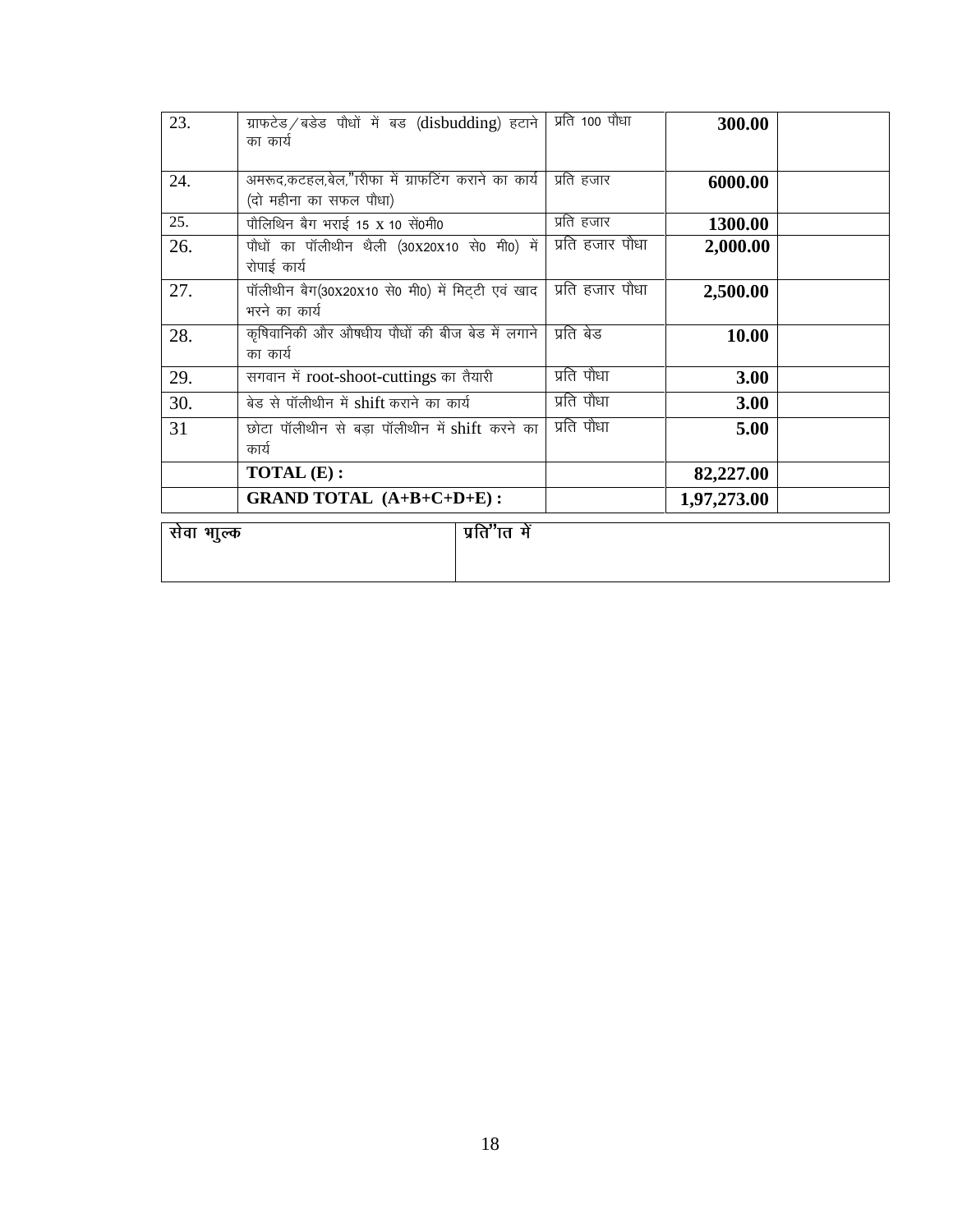# *All the blank cell need to be filled up for consideration and service charge (सेवा भाल्क) must not be quoted as zero percent*

**I/We fully understand that this quantity will be taken into account, only for the purpose of evaluation/comparison of bids, and, that during actual implementation of contract, the actual quantity may vary as per actual demand.**

**I/We also fully understand that the estimated rates mentioned by ICAR-RCER, RC, Plandu, Ranchi for Sl. No. 1 to 9 under section B, are the most reasonable rates based on prevailing market rates, so as to afford the due payment of statutory Minimum Wages to the respective Workmen, and that if I quote more than 5% lower than these estimated rates, my/our bid price(s) is bound to be considered completely unreasonable, whereby my/our bid would become substantially unresponsive.**

**I/We also fully understand that as and when the Union Ministry of Labour enhances the statutory Minimum Wages, the total wages quoted in my/our bid would also increase in equal proportion, in accordance with the Minimum Wages Act, 1948.**

**Note: If all the bidder quoted same bid price including service charges, than the following criteria with marking system, will be adopted by the Institute to finalize the bid price.**

| Sl <sub>No</sub> | <b>Particulars</b>                                                               | Weightage |
|------------------|----------------------------------------------------------------------------------|-----------|
| 1.               | Experience during last five years                                                | 15%       |
|                  | (services exclusively rendered in the field of Agricultural Research in any      |           |
|                  | of ICAR institute / State Agricultural Universities)                             |           |
| 2.               | Experience during last five years                                                | 10%       |
|                  | (services exclusively rendered in any Govt. Organization other than<br>ICAR/SAU) |           |
| 3.               | Experience during last five years                                                | 10%       |
|                  | (services exclusively rendered in reputed private organization)                  |           |
| 4.               | Certified copies of the satisfactory services rendered to job works of           | 10%       |
|                  | laboratory, emu, workshop, office in ICAR/SAUs (for the last 5 year)             |           |
| 5.               | Certified copies of the satisfactory services rendered to job works of           | 10%       |
|                  | laboratory, emu, workshop, office in other Govt. Organization (for the last      |           |
|                  | 5 year)                                                                          |           |
| 6.               | Certified copies of the satisfactory services rendered to job works of           | 10%       |
|                  | laboratory, emu, workshop, office in reputed private organization (for the       |           |
|                  | last 5 year)                                                                     |           |
| 7.               | Turn-over (during last two financial year)                                       | 5%        |
| 8.               | Number of labours registered<br><b>{under THE CONTRACT LABOUR</b>                | 10%       |
|                  | REGULATION AND ABOLITION) ACT, 1970}                                             |           |
|                  | (during last two financial year)                                                 |           |
| 9.               | Number of labours registered under EPF (during last two financial year)          | 10%       |
| 10.              | Number of labours registered under ESI (during last two financial year)          | 10%       |
|                  | Total                                                                            | 100%      |

Note: For evaluation and calculation, only two decimal numbers will be considered.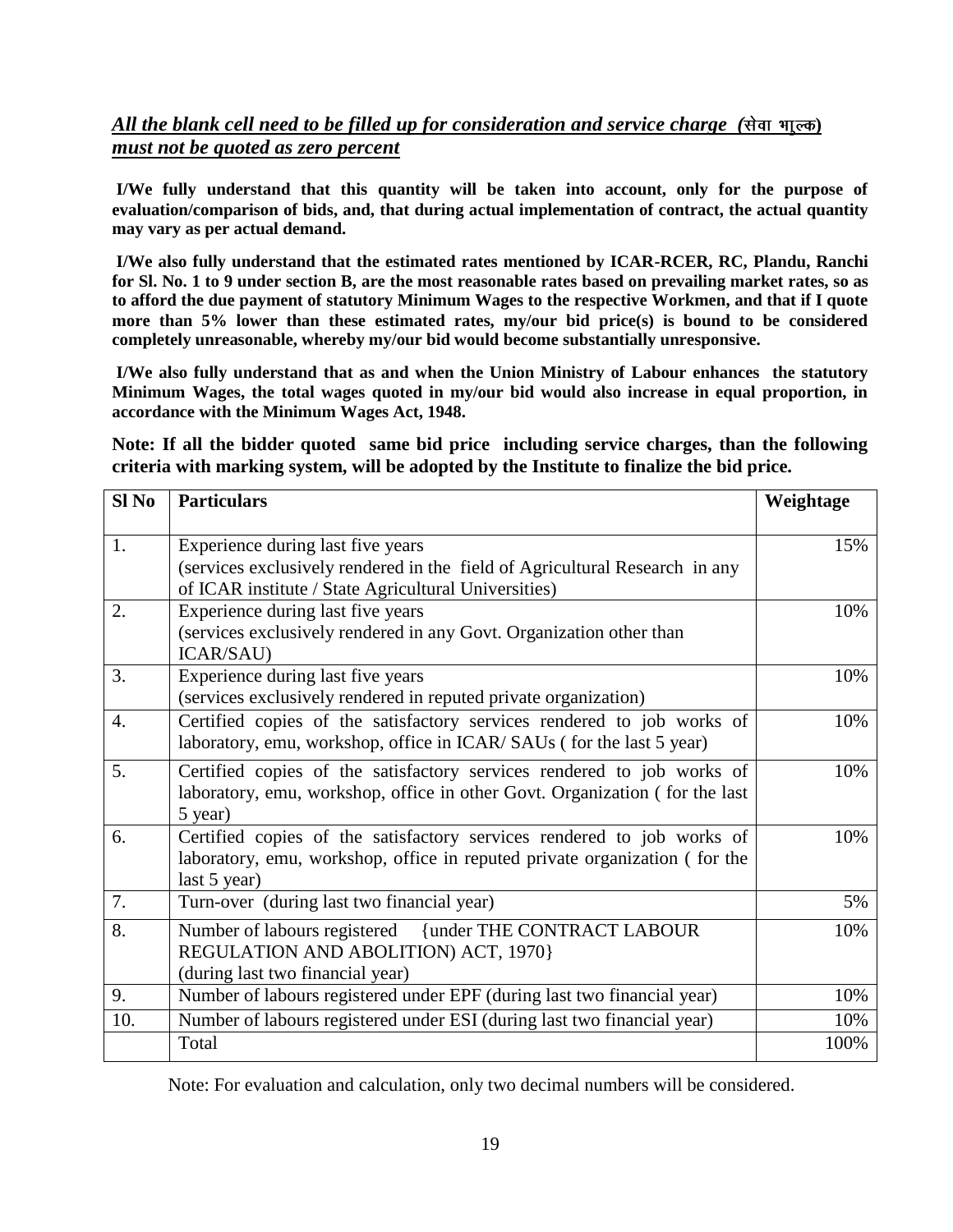I/We agree to forfeiture of the earnest money, if I/we fail to comply with any of the terms and conditions in whole or in part laid down in the Tender form.

I/We have carefully read the terms and conditions of the Tender and are agreed to abide by these in letter and spirit.

| Telephone No.                                          |  |  |
|--------------------------------------------------------|--|--|
|                                                        |  |  |
| Name of Firm's Bank:                                   |  |  |
| Name of Bank Branch: 2008. [2016] Name of Bank Branch: |  |  |
|                                                        |  |  |
|                                                        |  |  |

Signature of the tenderer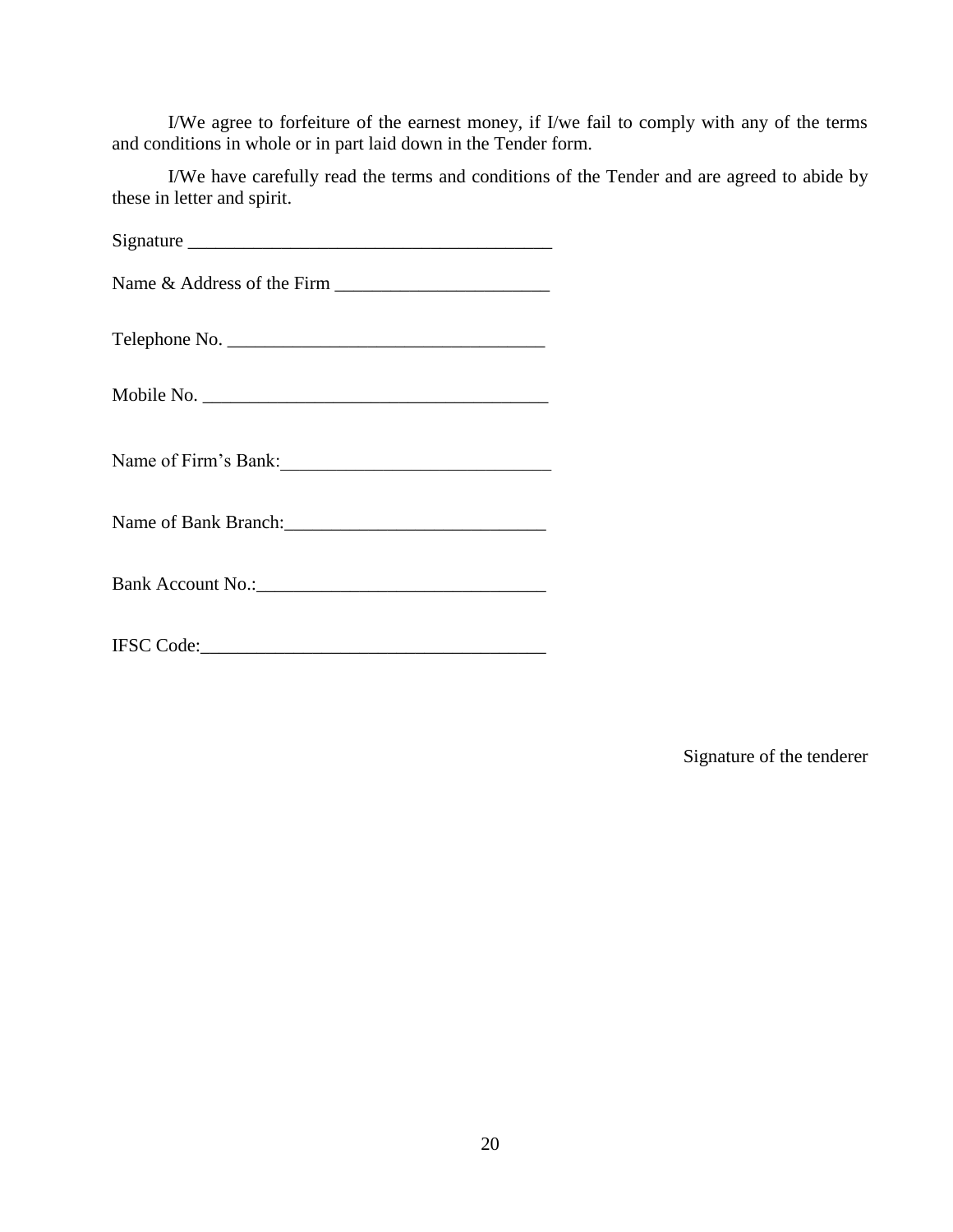# **GENERAL INFORMATION & OTHER TERMS & CONDITIONS** OF THE **CONTRACT** FOR PROVIDING FOLLOWING SERVICES at **ICAR-RCER, Research Centre, Ranchi**

**Scope of Work :-**

#### **1) Job Work Contract** for **various Jobs**

#### *TERMS & CONDITIONS***:-**

- 1. The supporting/allied services staff should follow strict attendance and whenever anyone of staff/supervisor is to go on leave, necessary alternative arrangements are to be made by the agency under intimation to this office.
- 2. Changing of Staff/Supervisor should be intimated to Chairman Job Works Committee, ICAR-RCER, RC, Ranchi.
- 3. The Director, ICAR-RCER, Patna reserves the right to reject any or all quotations in whole or in part without assigning any reason thereof. The decision of Director, ICAR-RCER, Patna shall be final and binding on the Contractor/Agency in respect of clause covered under the contract.
- 4. The staff provided should also maintain secrecy and discipline in the premises of Institute.
- 5. The staff provided should be capable of speaking Hindi.
- 6. The contractor shall keep a complaint register with his supervisor, and is subjected for verification by the authorized officer of Institute time to time. All complaints should be immediately attended to by the Agency.
- 7. Uniform with colour specifications and pattern (e.g. white/colour saree for lady farm workers, while/colour shirt and pant for others) approved by Institute should be supplied by the contractor to the workers at his own cost and it should be ensured that the working staff etc., are in proper uniform while on duty.
- 8. The agreement is terminable with one month notice on either side.
- 9. The contractor shall not sublet the work without prior written permission of the Institute. In case the contractor intends to sublet the work to some sub-contractor, the contractor must furnish prior information to this effect, in its bid itself; in that case, the sub-contractor, too, must fulfill all the requirements to be fulfilled by the Contractor as per the terms and conditions of this contract.
- 10. The contractor or his workers shall not misuse the premises allotted to them for any purpose other than for which the contract is awarded.
- 11. The selected agency shall provide the necessary personnel as per work-schedule determined by the Institute. The agency shall employ good and reliable persons with robust health of age group of 21 to 50 years. In case any of the personnel so provided is not found suitable by the Institute, the Institute shall have the right to ask for his/her replacement without giving any reason.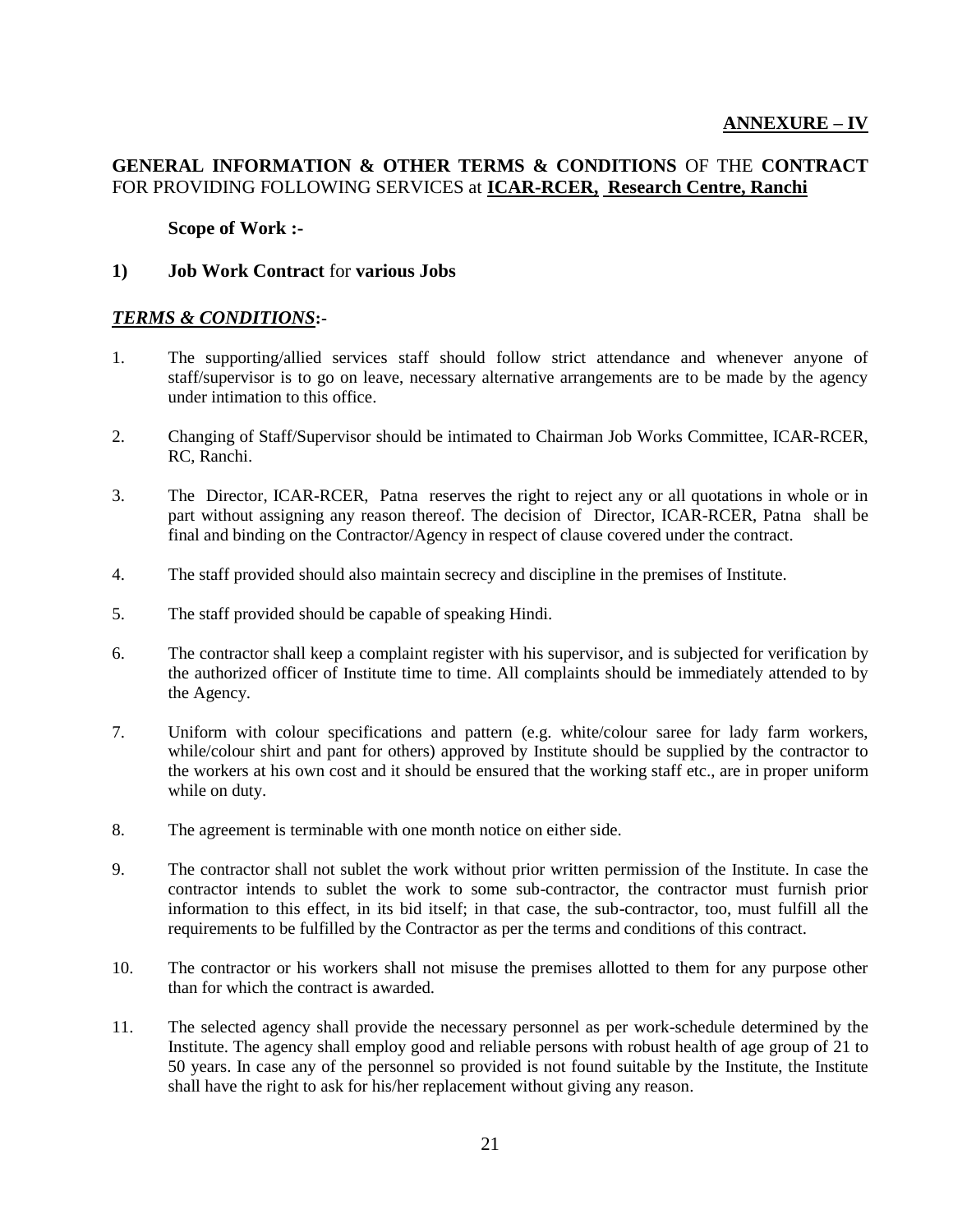- 12. The persons so provided by the agency under this contract will not be the employee of the Institute and there will be no employer-employee relationship between the Institute and the person so engaged by the contractor in the aforesaid services.
- 13. Payment for service contract will be made monthly upon submission of pre-receipted bill.
- 14. After physical inspection of the site, a very detailed assessment/requirements of personnel for providing allied services at the ICAR-RCER, RC, Ranchi shall have to be furnished alongwith the Tender. However, the Tenders should indicate only the **lump-sum amount** in respect of **all the services** covered under this contract and that **rates** should **not be proposed** only on the basis of **manpower to be deployed** under the contract. **No request** for **alteration** in the **rates once quoted** will be permitted **within one year**.
- 15. The **rates to be quoted** should **include** cost of **each and every item** including **transportation cost**, **manpower cost** (**inclusive of all applicable dues** like EPF & ESI contributions, cost on Uniform/liveries, etc,) and taxes (including Income Tax or any other applicable Taxes) etc. The Institute shall **not bear any extra charge** (over & above the amount payable on the basis of the quoted rates) on **any account** whatsoever i.e. EPF contribution, Uniform, Liveries, OTA etc.
- 16. The contractor will discharge **all his legal obligations** in respect of the **workers/supervisors** to be employed/ deployed by him for the execution of the work in respect of their **wages** and **service conditions** and shall **also comply** with **all the rules and regulations** and **provisions of law** in force that may be applicable to them from time to time. The contractor shall **indemnify** and **keep indemnified** the **Council** from **any claims, loss or damages** that may be caused to it on account of **any failure to comply** with the obligations under various laws. In case of any **dispute**, the **decision** of **Director, ICAR-RCER**, **Patna** shall be final and binding on the contractor.
- 17. Income Tax will be deducted from the payments due for the work done as per rule.
- 18. They should not leave their points unless and until the reliever comes for shift duties, supervisor will maintain all the registers, which are kept at concerned Section.
- 19. Changing of Supervisor/Staff should be intimated to the Chairman Job Works Committee.
- 20. The Contractor must employ adult labour only. Employment of child labour will lead to the termination of the Contract and suitable penalty.
- 21. The contract is subject to the condition that the tenderer will comply with all the laws and acts of Central Govt., State Govt. relating to this contract made applicable from time to time.
- 22. The agency shall be wholly responsible for making payments of monthly wages and other statutory payments to the contractual workers as per the minimum wages Act and the Institute shall in no way be responsible for meeting any other kind of expenditure including the **'Employer's share'**(EPF  $+$  ESI) to the contractual workers deployed by the agency subject to production of proof of having payments made by the agency and verification of the same by the institute .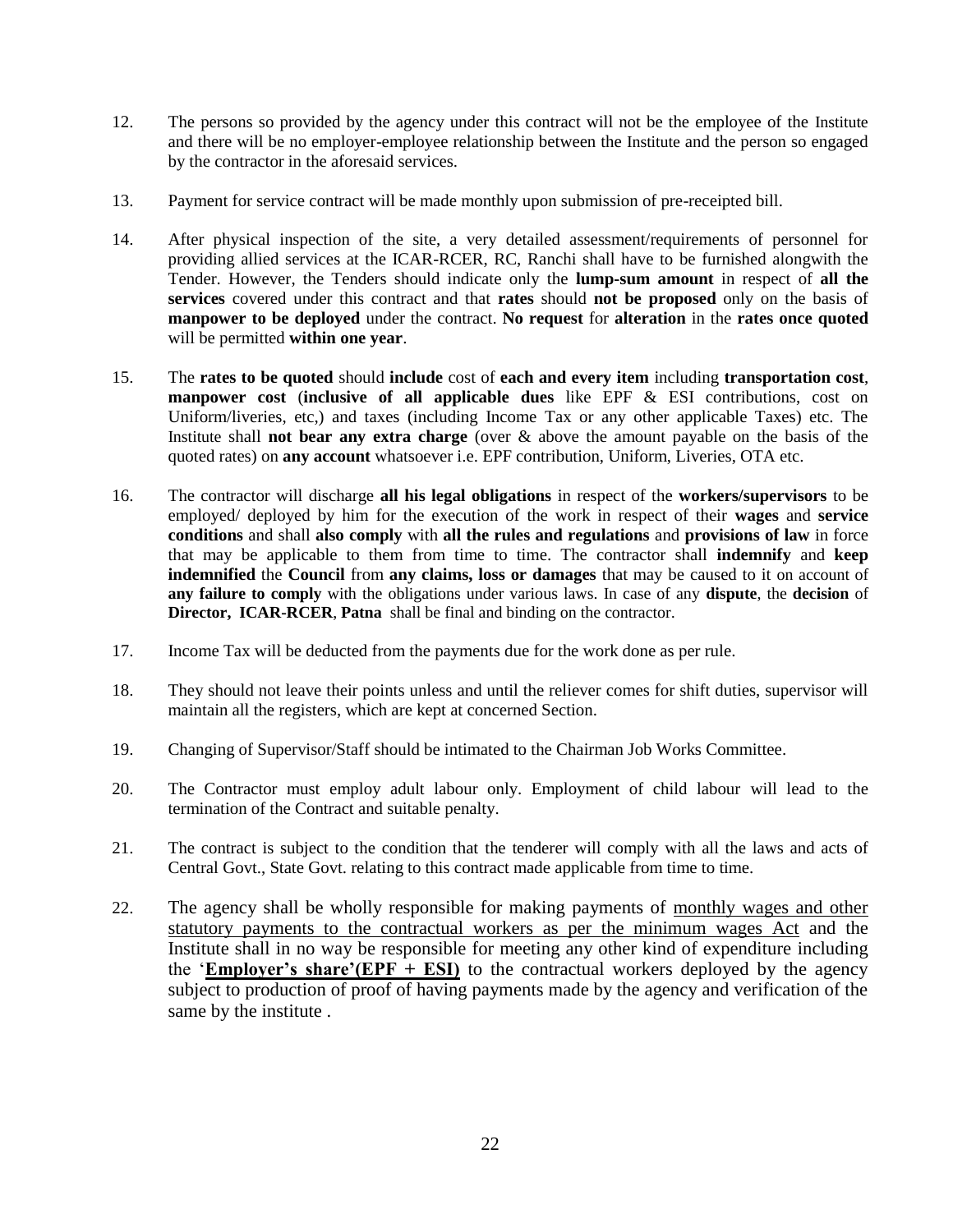## **BILLS MUST BE SUBMITTED IN TRIPLICATE ALONG WITH PERSON-WISE DETAILS OF EPF AND ESI CONTRIBUTIONS DEPOSITED IN THEIR INDIVIDUAL ACCOUNT. FURTHER, THE AGENCY MUST, ALONG WITH THE BILLS AND EPF AND ESI DETAILS, PROVIDE THE PHOTOCOPY OF BANK CHALLAN USED TO MAKE THE DEPOSIT/PAYMENT FOR EPF AND ESI CONTRIBUTIONS BY THE CONTRACTOR ON MONTHLY BASIS**

- 23 **The rates to be quoted should cover all provisions of the minimum wages Act as applicable from time to time issued by the Ministry of labour**. The Agency shall regularly ensure the payment of wages to the labours deployed at this Institute only by *e-banking* to their respective accounts and should also provide the '**wage slips**' to the labours. No other mode of payments to the contractual workers is accepted. The complete details of EPF/ESI recovered / remitted for each english calendar month should be furnished duly certified on the letter head of the agency along with the monthly bills failing which such payments shall be withheld by the institute.
- 24. After awarding the work contract, the contractor must submit the **list and number of laborers** to be engaged at the institute along with the details of their **names, addresses, proof of date of birth, their Bank Account numbers and Two Photographs** within 15 days from the date of award of contract to the Farm management unit. Afterwards the Firm has to submit bills through farm management unit every english calendar month. The agency shall supply only able bodied, physically fit and those labours who are fully conversant with Agricultural field / Laboratory / Agricultural Engineering works preferably in the age group of 20-50 years whose deployment fully complies with the due provisions of EPFO / ESIC. No child labour shall be engaged and deployed by the agency at any time in the institute.
- 25. The contractor / agency should ensure that the laborers are paid regularly every month, the **minimum wages as prescribed under the labor law which is in force from time to time**  and necessary contributions towards EPF, ESI, etc., should be paid to their individual accounts from the first month itself.

The applicable minimum wages are required to be paid by the agency / contractor to the contractual workers actually deployed at the institute regularly **by 7th of each calendar month and not later than 10th of that month at any cost.**

The contractor / agency should maintain all the relevant registers viz., daily attendance registers of laborers actually engaged, wage slips /wage distribution registers with signatures, monthly contribution of EPF & ESI . **He / she has to produce all such registers as and when required by the Chairman, FMC / Office /Labour department for inspection.** 

- 26. The agency should also produce an affidavit declaring that the agency / firm is not a defaulter of EPF / ESI and there are no cases pending against the firm / agency or any member(s) of the Board of Director of the company or against the proprietor of the firm / agency which needs to be enclosed in **Technical Bid.**
- 27. Risk Clause: Institute reserves the right to discontinue the service at any time, if the services are found unsatisfactory by giving a Show-cause Notice to be replied within a week and also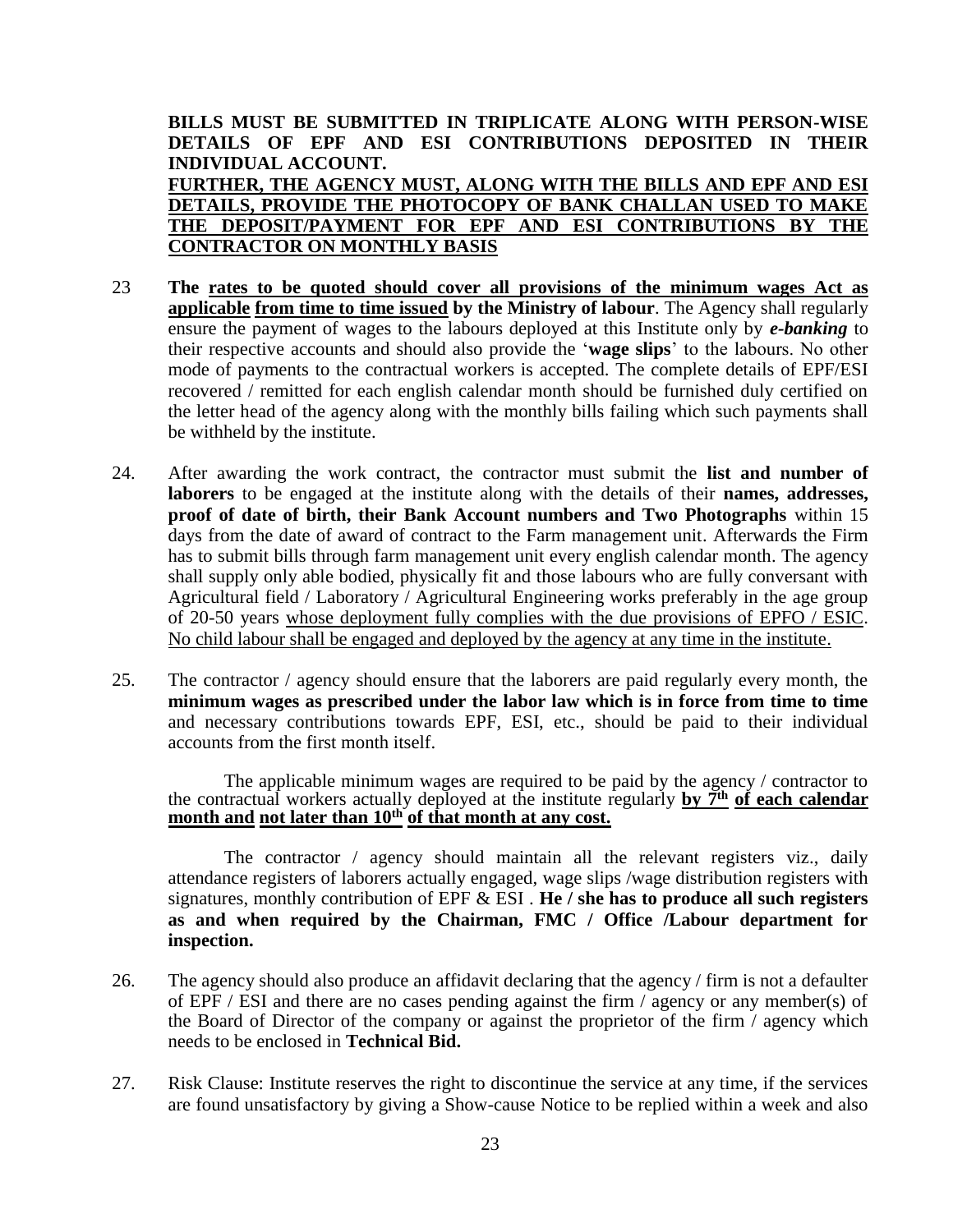has the right to award the contract to any other agency at the risk and cost of current agency and excess expenditure incurred on account of this can be recovered from Security Deposit or pending bills or by raising a separate claim.

# **LIUQUIDATED DAMAGES CLAUSE:**

- 1. An amount equivalent to two days of contract amount, subject to a minimum of Rs. 1000/-, will be levied as liquidated damages per day, whenever and wherever it is found that the work is not up to the mark in any Division/Section of ICAR-RCER, Patna. It will be brought to the notice of the supervisory staff of the firm by Institute and if no action is taken within **one day**, liquidated damages clause will be invoked.
- 2. Any misconduct/misbehavior on the part of the manpower deployed by the agency will not be tolerated and such person(s) will have to be replaced immediately.

The Director of the Institute reserves the right to reject any or all Tenders in whole or in part without assigning any reasons thereof. The decision of Director of the Institute shall be final and binding on the contractor/agency in respect of any clause covered under the Contract.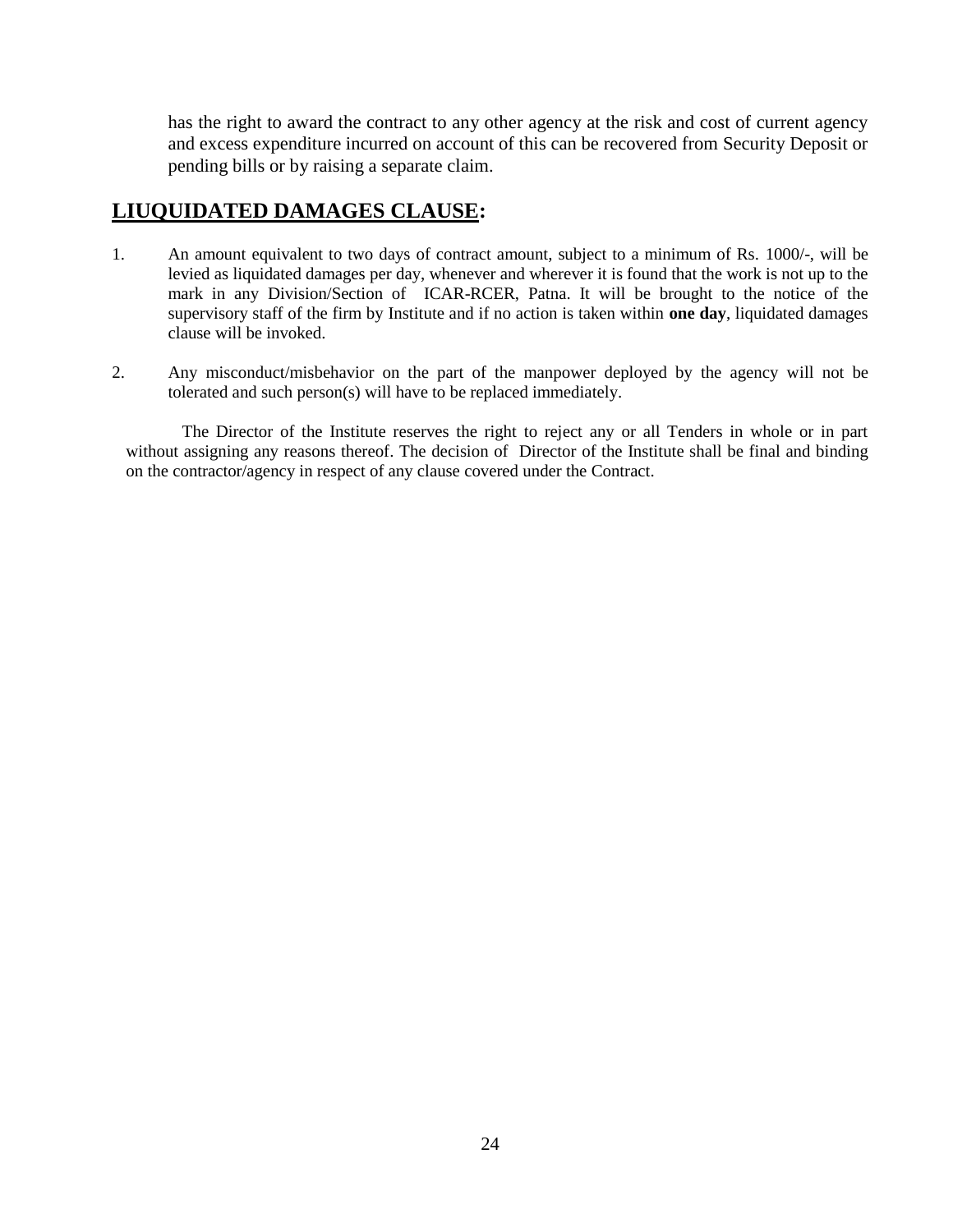# **Annexure-V**

#### **DRAFT SPECIMEN AGREEMENT**

This agreement is made at ICAR-RCER, RC, Plandu, Ranchi on \_\_\_\_\_\_\_\_\_ day of \_\_\_\_\_\_ (month/year) between ICAR Research Complex for Eastern Region, Research Centre, Plandu, Tata Road, Post- Rajaulatu, Ranchi - 834010 (hereinafter called ICAR-RCER, RC, Ranchi) through Director, which term shall include its successors, assignees etc. on the first part and  $\therefore$   $\therefore$   $\therefore$   $\therefore$   $\therefore$   $\therefore$   $\therefore$   $\therefore$   $\therefore$   $\therefore$   $\therefore$   $\therefore$   $\therefore$   $\therefore$   $\therefore$   $\therefore$   $\therefore$   $\therefore$   $\therefore$   $\therefore$   $\therefore$   $\therefore$   $\therefore$   $\therefore$   $\therefore$   $\therefore$   $\therefore$   $\therefore$   $\therefore$   $\therefore$   $\therefore$   $\therefore$   $\therefore$   $\therefore$   $\therefore$   $\therefore$   $\therefore$ \_\_\_\_\_\_\_\_\_\_\_\_\_\_\_\_\_\_\_\_\_ (hereinafter called the Firm) which term shall include its authorized representatives, successor, assignees etc. on the other part.

Whereas the **ICAR-RCER, Research Centre, Plandu, Ranchi** has decided to assign the Biennial job work contract for providing **Job Contract For Providing Agriculture & Allied Services** (related to **JOB WORKS OF VARIOUS FIELD, LABORATORY, WORKSHOP, OFFICE**) at ICAR-RCER, RC, Plandu, Ranchi to the Firm on the terms and conditions hereinafter contained.

NOW IT IS HEREBY AGREED by and between the parties hereto as follows:

- 1. This agreement shall come into force w.e.f. \_\_\_\_\_\_\_\_\_\_\_\_\_\_ (date) \_\_\_\_\_\_\_\_\_\_\_ and will remain in force for a period for **two years** but can be terminated by ICAR-RCER, RC, Plandu, Ranchi by giving one calendar month's notice in writing of its intentions to terminate the Agreement. The Agreement can be renewed, on mutually agreed terms.
- 2. The firm shall be responsible for Biennial job work contract for providing **Job Contract For Providing Agriculture & Allied Services** (related to **VARIOUS FIELD, LABORATORY, WORKSHOP, OFFICE**) at ICAR-RCER, RC, Plandu, Ranchi.
- 3. The **firm** will **provide full particulars** of **every worker deployed by it for providing the services** and for **gate-security purposes** and **get** their **character and antecedents verified**  from the **Police Authorities**.
- 4. **All personnel posted at premises** shall **at all times** and for all purpose be deemed to be employee of the firm and the ICAR-RCER, RC, Plandu, Ranchi shall have no liability on this account in any manner.
- 5. That the Firm shall ensure that all persons deployed at ICAR-RCER, RC, Plandu, Ranchi premises are of good character, well behaved and otherwise competent and qualified to perform the work for which they are deployed.
- 6. The ICAR-RCER, RC shall have the right to ask for the removal from the ICAR-RCER, RC premises, in respect of any personnel considered by the ICAR-RCER, RC, Plandu, Ranchi to be incompetent, disorderly or for any other reason, and such person shall not again be deployed without the consent of the ICAR-RCER, RC, Plandu, Ranchi .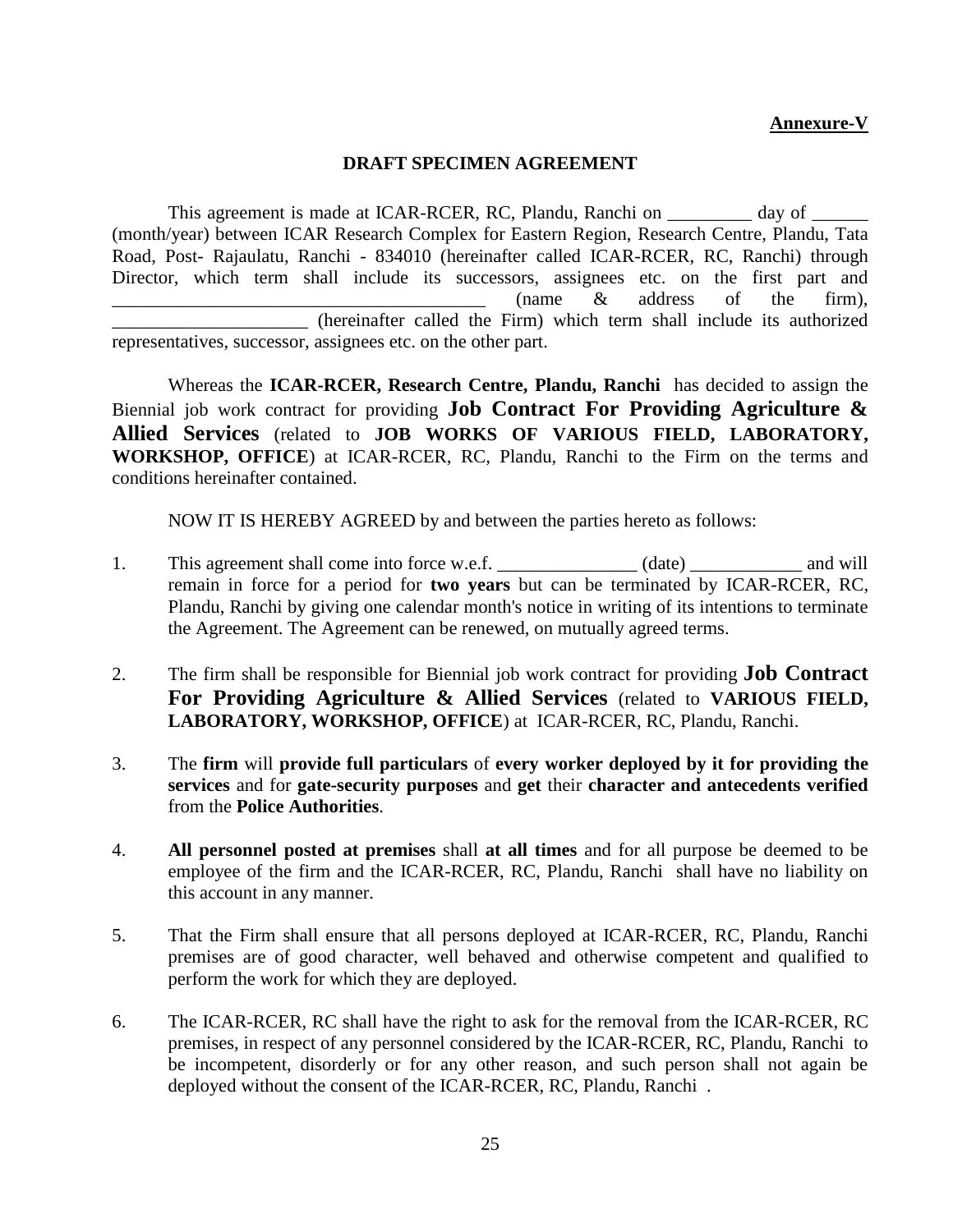- 7. The manpower deployed by the Agency should work as per the working days and timings of the ICAR-RCER, RC, Plandu, Ranchi. No extra wages will be paid for attending office on weekends, holidays and late - sitting.
- 8. Monthly consolidated charges for job/ work contract for providing the above-cited services at ICAR-RCER, RC, Plandu, Ranchi as per the terms and conditions specified and Scope of work as per Bid Schedule-I in the tender document including all the taxes viz. Service tax and other taxes as applicable will be paid to the firm by the Institute. The firm will raise a bill of this amount on  $1<sup>st</sup>$  working day of every month and the payment released by the Institute in the form of crossed cheque payment to the firm subject to satisfactory performance / delivery of contracted job / work/ services. Copies of documents such as deposit challan alongwith list of persons showing deposit of ESIC, EPF with the concerned agencies are also to be deposited with the bill.

### **BILLS MUST BE SUBMITTED IN TRIPLICATE ALONG WITH PERSON-WISE DETAILS OF EPF AND ESI CONTRIBUTIONS DEPOSITED IN THEIR INDIVIDUAL ACCOUNT.**

# **FURTHER, THE AGENCY MUST, ALONG WITH THE BILLS AND EPF AND ESI DETAILS, PROVIDE THE PHOTOCOPY OF DEPOSIT/BANK CHALLAN USED TO MAKE THE DEPOSIT/PAYMENT FOR EPF AND ESI CONTRIBUTIONS BY THE CONTRACTOR ON MONTHLY BASIS.**

- 9. The deduction of income tax from the bills of the Agency will be made at source as per rates applicable from time to time.
- 10. In case of dispute between the parties, the matter shall be referred to the sole Arbitrator appointed by the ICAR-RCER, RC, Plandu, Ranchi. The decision of the sole arbitrator shall be final and binding in any respect of any dispute between the parties.
- 11. That the Firm shall issue uniforms to all their employees engaged, which they shall wear while on duty (optional).
- 12. That the firm shall issue identity card to each of the workers engaged for entry into ICAR-RCER, RC, Plandu, Ranchi premises.
- 13. That the Firm shall ensure the successful implementation of the terms and conditions of the agreement by proper control and supervision of the work.
- 14. That in case the Firm fails to perform any of the terms and conditions of this agreement or commits any breach of the contract, the ICAR-RCER, RC, Plandu, Ranchi may cancel the contract which includes :

a. If the work agency fails to excute the work entrusted to the satisfaction of the first party shall be sole judge.

b. If the work agency fails to discharge their legal obligation towards the employees/workmen deployed at the first party's premises.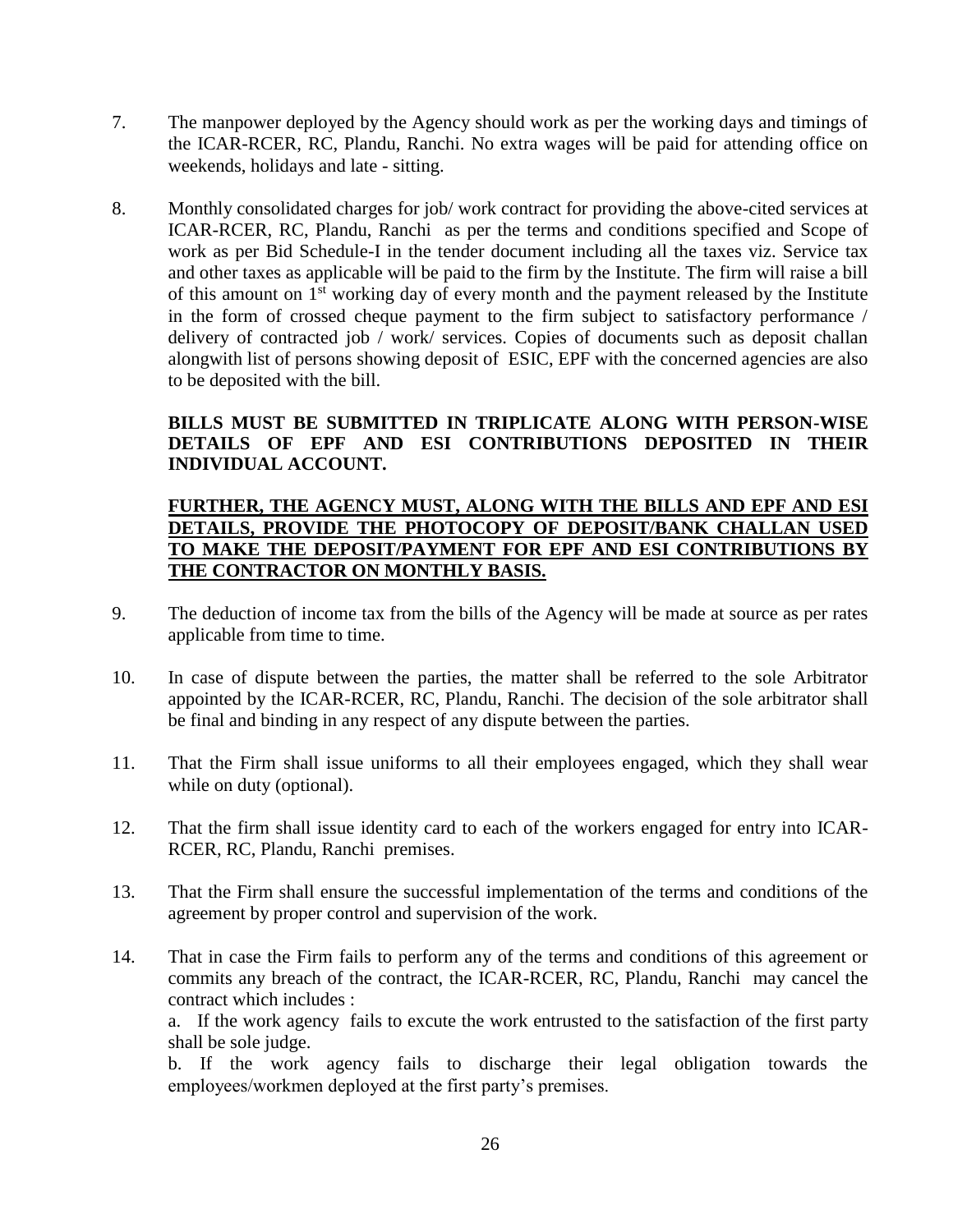c. If for any reason whatsoever the work agency is not able to perform their part under this agreement for continous peiord of ten days or more.

d. If work agency commits breach of any of the clauses of the agreement.

e. If the first party require to pay any damages and/or compensation and/or any payment to their coustomer/visitors on account of any negligent action and /or misbehavior on the part of work agency.

f. If the work agency is unable to give proper account of tools, equipments etc entrusted to them for their custody and fail to return when demanded for execution of work under this agreement.

g. The work agency shall inform first party immediately of their having being garnted the approval by the Govt. of India to operate as private working agency under regulation of employment and welfare act, 1981. The work agency shall obtain licence under section 12 of the contract labour (regulation and abolition) act 1970 from the competenent authority. In default of these the agreement will be liable to be terminated.

h. Under no circumstances the first party shall be liable or additional monitory involvement then what has been mutually agreed.

- 15. That the Firm agrees to discharges all their legal obligations in respect of their workers in respect of their wages and services conditions and shall also comply with all the rules and regulations and provisions of law in force that may be applicable to them from time to time, viz. obligations under Contract Labour (Regulation & Abolition) Act, 1970, Workmen's Compensation Act, 1943, E.P.F., E.S.1. & Minimum Wages Act, 1947, etc. Firm agrees to indemnify and keep indemnified ICAR-RCER, RC, Plandu, Ranchi on account of any failure to comply with the obligations under various laws or damage to ICAR-RCER, RC, Plandu, Ranchi due to acts/omissions of Firm.
- 16. It is also agreed that under no circumstances, the volunteers and/ or the employees/ workmen of the Firm shall be treated, regarded or considered or deemed to be the employees of the ICAR-RCER, RC, Plandu, Ranchi and the Firm alone shall be responsible for their remuneration, wages and other benefits etc. Firm shall indemnify and keep indemnified the ICAR-RCER, RC, Plandu, Ranchi against any claim that it may have to meet towards the employees/ workmen of the Firm. Firm's employees/ workmen shall have no claim to absorption/ regularization and financial benefits etc. that are admissible to regular employees in the office of ICAR-RCER, RC, Plandu, Ranchi.
- 17. The contract is subject to the conditions that the firm shall comply with all the laws and bye-laws of Central Govt. / State Govt. as applicable relating to this contract.
- 18. In case of any loss or damage to the property of the Institute, which is attributable to the firm, the full damages will be recovered from the firm.
- 19. The Firm shall not transfer its right or sub- contract to anyone else.
- 20. The Firm or its workers shall not misuse the premises allotted to them for any purpose other than for which contract is awarded.
- 21. The Firm shall devote its full attention in service to ensure highest quality in all aspects and discharge its obligations under the contract with trust, diligently and honestly.
- 22. In case of any accident/loss of life of the workers during discharging duties, compensation to be given to the workers, the same shall he borne by the Firm.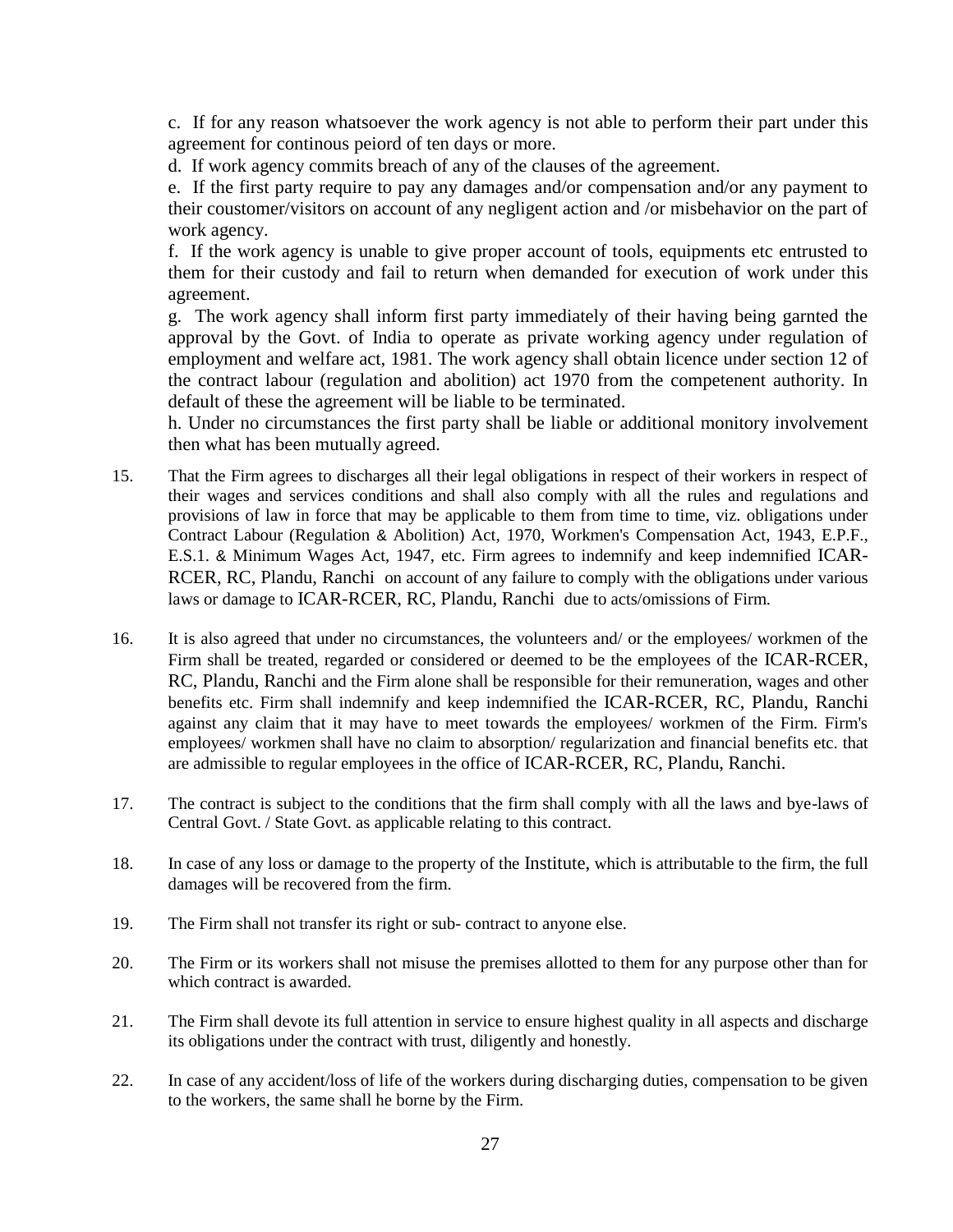- 23. There will be surprise checking by an Officer. Shortcomings, if any, pointed out by him shall be restored by the contractor within 24 hours of its bringing to his notice.
- 24. The firm shall provide a Coordinator for immediate interaction with the organization.
- 25. The terms and conditions as stipulated in the tender documents and enclosed herewith, shall be part of the agreement.
- 26. In case of any of the above contingencies the first party will have right to terminate this agreement forthwith without notice and will not liable to any damages and/or loss, which may be suffered by the work agency on account of termination of this agreement and will also result in forfeiture of EMD/Security Deposited by the contractor at the time of award of contract in his favour.

#### **PENALTY CLAUSE: LIQUIDATED DAMAGES CLAUSE**

- 1. A minimum amount of Rs.1000/- will be levied as liquidated damages per day, whenever and wherever it is found that the work is not up to the mark in any Section. It will be brought to the notice of the supervisory staff of the firm ICAR-RCER, RC and if no action is taken within one hour, liquidated damages clauses will be invoked.
- 2. Any misconduct/ misbehavior on the part of the manpower deployed by the agency will not be tolerated and such persons will have to be replaced immediately.
- 3. If the required number of workers/supervisor are less than the minimum required, a penalty of Rs. 1000/- per worker per day will be deducted from the bill.

The decision of Director, ICAR-RCER, RC, Plandu, Ranchi shall be final and binding on the contractor/agency in respect of any clause covered under the contract and any matter incidental to the contract.

IN WITNESS whereof the parties have executed those present on the day, month and year as mentioned above.

Signatory of the Firm Head, ICAR-RCER, RC, Plandu, Ranchi **(Name & Address of the firm) (For the Institute)** Contractor's Witnesses: Institute's Witnesses: 1. 1.

 $2.$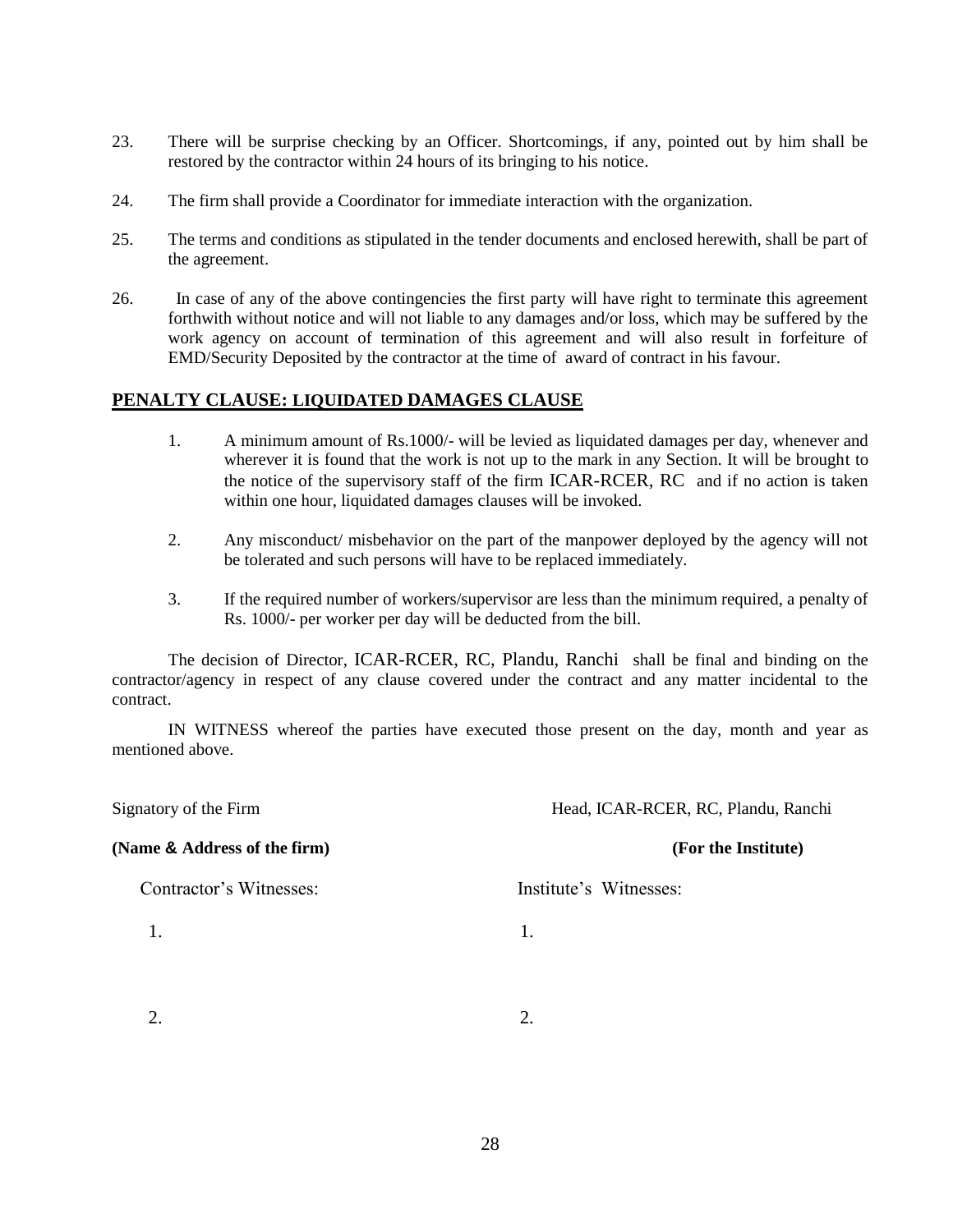### **MODEL BANK GUARANTEE FORMAT FOR FURNISHING EMD**

Whereas M/s ………………..……………………… (hereinafter called the "tenderer") has submitted their offer dated…………………………….………………….…………… for the supply of ……………………………………….. (hereinafter called the "tender") against the purchaser's tender enquiry No. ……………………………………………..

KNOW ALL MEN by these presents that WE ………………………………………… of ……………………………………………. having our registered office at ……………………………………………………………. are bound unto …………………. (hereinafter called the "Purchaser) in the sum of ……………………………for which payment will and truly to be made to the said Purchaser, the Bank binds itself, its successors and assigns by these presents. Sealed with the Common Seal of the said Bank this ……… day of …… 2017.

#### THE CONDITIONS OF THIS OBLIGATION ARE:

- (1) If the tenderer withdraws or amends, impairs or derogates from the tender in any respect within the period of validity of this tender.
- (2) If the tenderer having been notified of the acceptance of his tender by the Purchaser during the period of its validity:
	- a) If the tenderer fails to furnish the Performance Security for the due performance of the contract.
	- b) Fails or refuses to accept/execute the contract.

WE undertake to pay the Purchaser up to the above amount upon receipt of its first written demand, without the Purchaser having to substantiate its demand, provided that in its demand the Purchaser will note that the amount claimed by it is due to it owing to the occurrence of one or both the two conditions, specifying the occurred condition or conditions.

This guarantee will remain in force upto and including 45 days after the period of tender validity and any demand in respect thereof should reach the Bank not later than the above date.

> …………………………………………………. (Signature of the authorized officer of the Bank) …………………………………………………………. …………………………………………………………. Name and designation of the officer ……………………………………………………………….

Seal, name & address of the Bank and address of the Branch